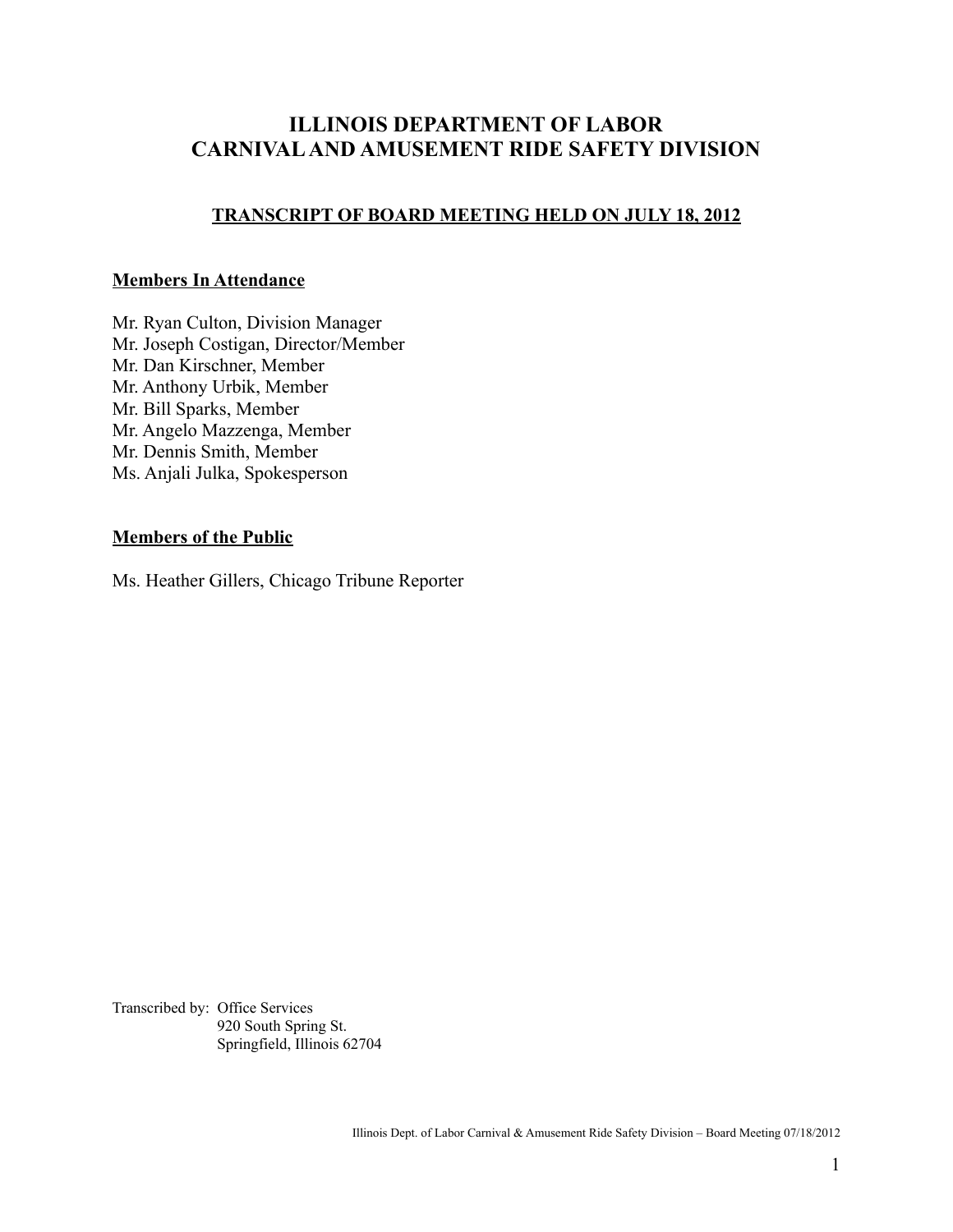- MR. KIRSCHNER: Okay, we're going to call the meeting to order. Thank you everyone for joining us today for this meeting. Just as a reminder, we're going to have a stenographer taking down everything that is said. It's a part of – we're going to take down people talking over one another, so wait for someone to finish before speaking our mind, that would be perfect and make his job easier, and keep any comments you have out loud and verbal, because he probably can not take down mhm, hmhms and nods of heads and shrugs of shoulders and cross looks. Just as a preliminary matter, I do want to mention how sort of tickled pink I am how this board is coming together. And I think Joe coming on board, he's really done a wonderful job in bringing in some wonderful people – Dennis, our first responder, and Angelo and Linda, engineers to the board, coupled with our industry experience with Patty and Bill and insurance experience – it really, I think, is coming together well, and I'm excited going forward and certainly, and most importantly, the addition of Ryan to our task here, I think, is going to help us do our job that we're supposed to do, and I think everyone is looking forward to the work we have going forward. So thank you everybody.
- MR. COSTIGAN: Stick up for you too, Dan. It's always good to have a personal injury lawyer's perspective on safety. I'm serious about that. I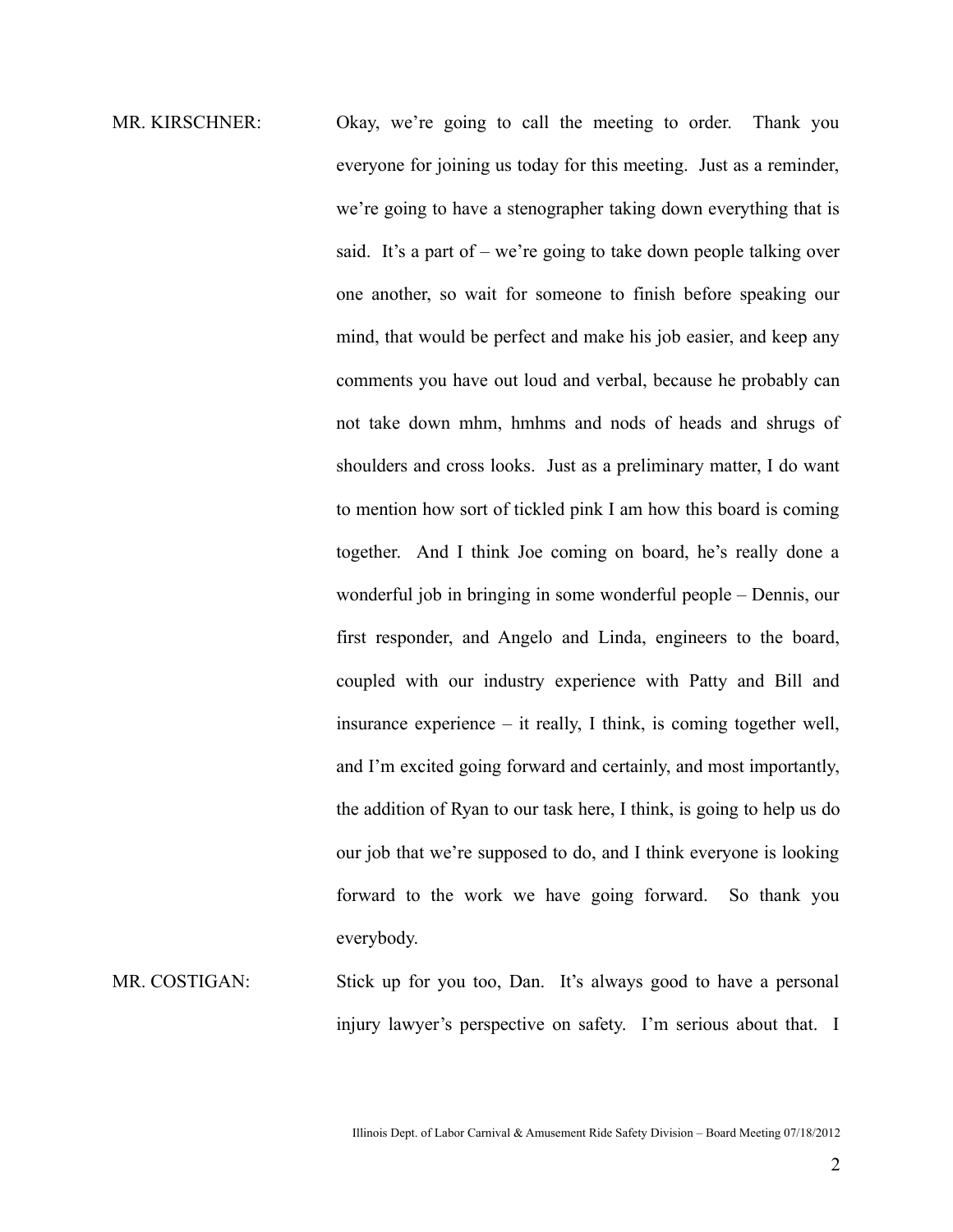think that gives a different twist to how we normal humans operate.

- MR. KIRSCHNER: I'm glad at least you'll call me human (laughter). The agenda's been passed out. Do I hear a motion for approval of the agenda? MR. COSTIGAN: I motion to approve it.
- MR. SPARKS: I'll second it.

MR. KIRSCHNER: All in favor?

VARIOUS SPEAKERS: Aye.

- MR. KIRSCHNER: Anyone not in favor? Agenda is approved. New business: We're back here coming off our emergency meeting regarding zip lines. The emergency rule regarding zip lines at the last meeting. We're here now to discuss what will become a formal rule regarding zip lines that has been distributed. Why don't I do this I'm going to turn it over to Ryan to have a little discussion on that point.
- MR. COSTIGAN: Yeah, has everybody had a chance to meet Ryan. You know Ryan has come on board here, um…

UNKNOWN SPEAKER: Just today for the first time.

MR. COSTIGAN: It'd be good, Ryan, just on behalf of the Department – Dan already alluded to this – I just want to echo the same comments about the board. I think we've put together the kind of know-how and expertise that will really serve the people of Illinois but also the work that we're here to do with the carnival and amusement safety board. But we were fortunate to be able to bring Ryan onboard – I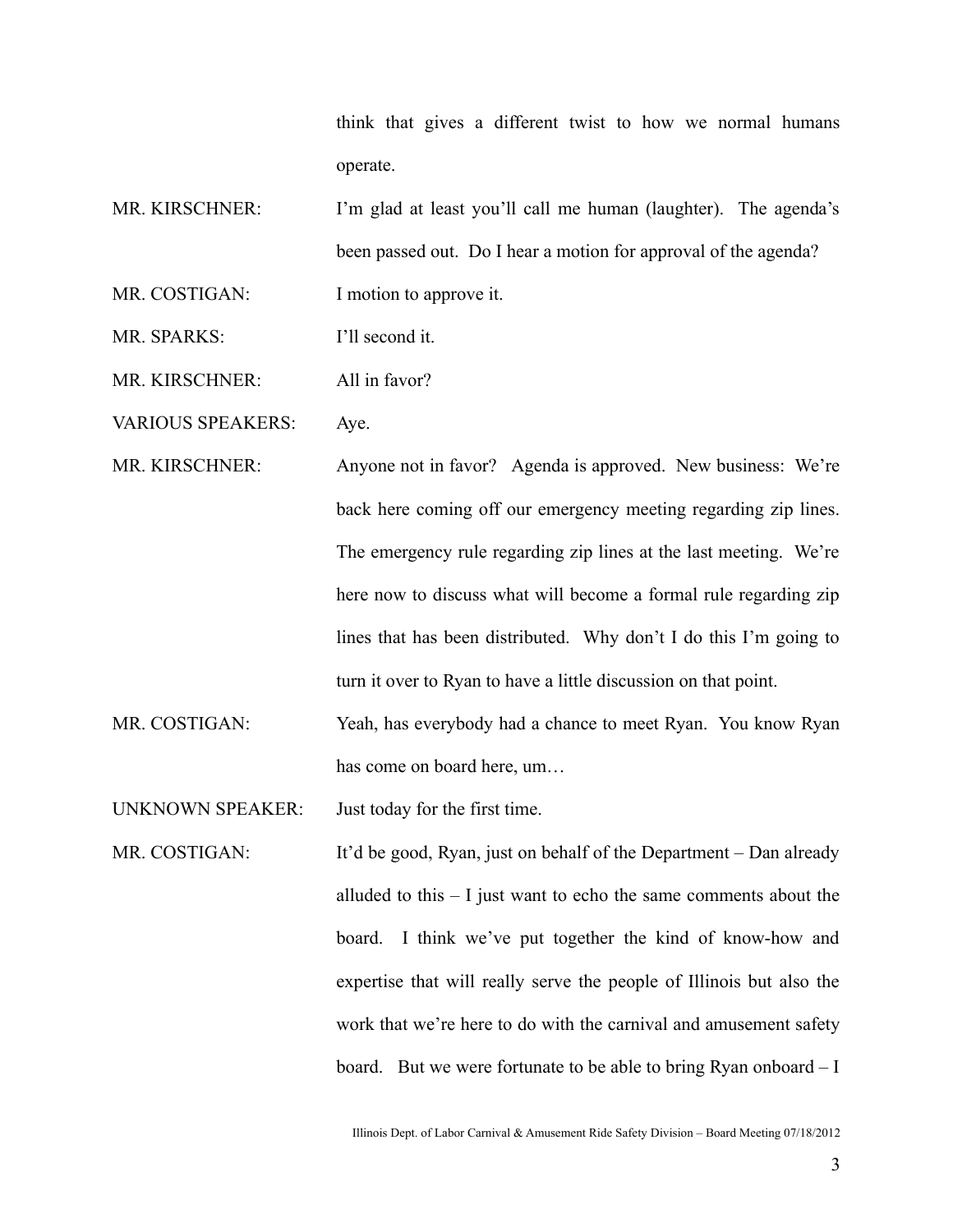think he started just, what was it? A couple months ago, three months ago, maybe?

MR. CULTON: Yeah, April.

- MR. COSTIGAN: April, so and we're just delighted to have his leadership at the head of the Department. It's something that we've been looking for for quite some time and I think he's just  $-$  he's accessible, he's knowledgeable and he's certainly dedicated. So we're just grateful for your work and I'll say no more, but he's been a great addition to our department.
- MR. CULTON: I appreciate that, thank you. And one of the challenges, but it's been an interesting challenge, is tackling this issue of the zip lines. It's been a good process because it immediately started off – it allowed me to get to know people from the Board and to start getting on the phone and talking to people within the industry, so it's been a good transition to lean into that. So if you'd like, I can just give a big – brief background about how we got there and what we're trying to accomplish today with our new business here with the administrative rules for zip lines. In our last meeting, May – almost two months ago, we formed a sub-committee for zip lines, and that involved myself, Angelo Mazzenga and Patty Sullivan. We did have Linda Givand Rhodes – she did give us some comments on emergency zip line rules too, however I think she's on the (inaudible) sub-committee. So we formed the sub-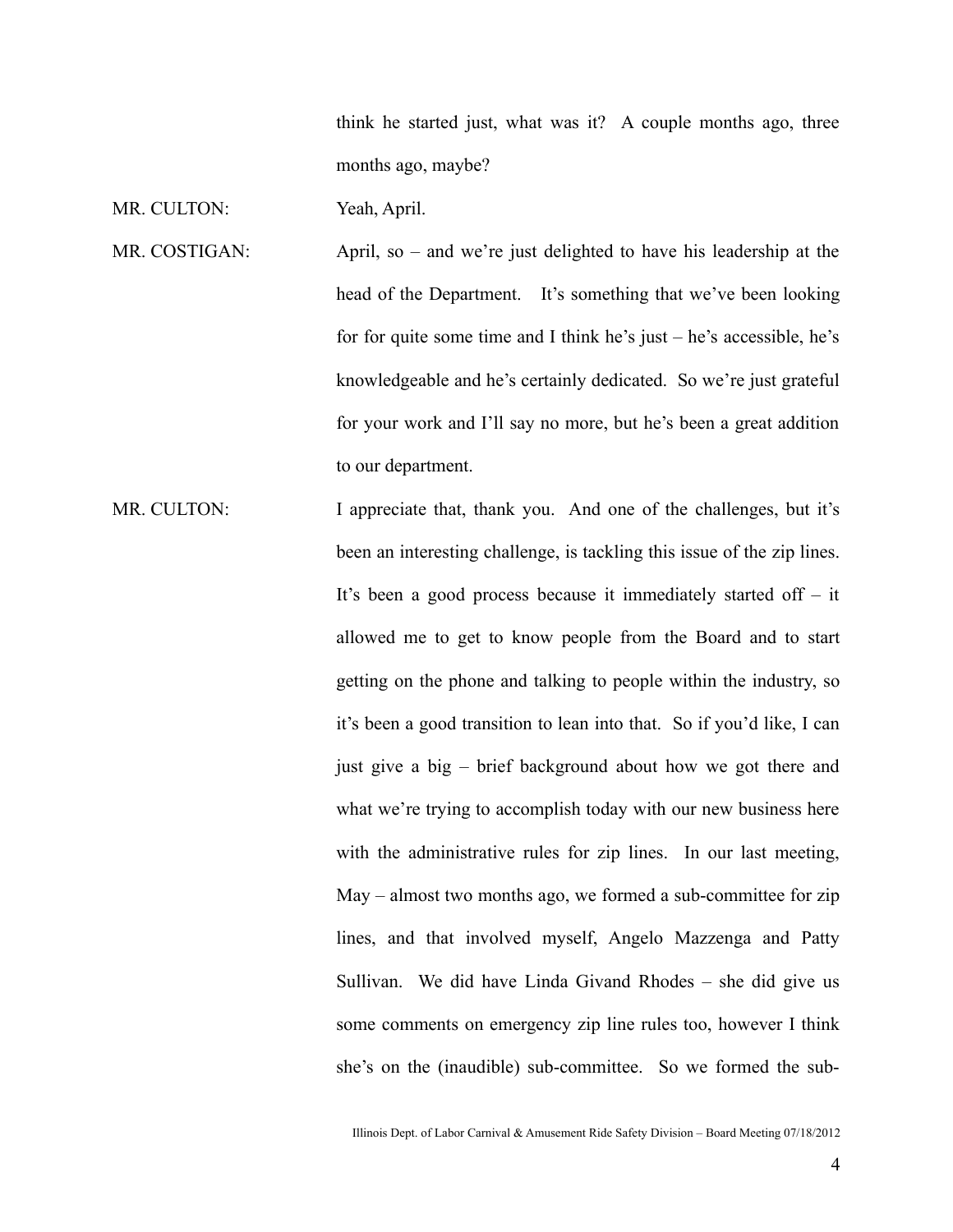committee, and through that sub-committee we were kind of charged with the task of looking at the emergency zip line rules that the Department had drafted, and we went through kind of a fact-finding process. And that involved talking together, talking to different standards groups, which include ASTM, ANSI, NARSO, the PRCA, which is the Professional Ropes Course Association and the ACCT, which is the American, or the Association for…

MR. MAZZENGA: Challenge Course Technology.

MR. CULTON: Challenge Course Technology. Sorry, all my acronyms are running together at this point. And I got input from all of them, so it was kind of a fast track…

MR. KIRSCHNER: Take we take a break for one second?

MR. CULTON: You bet.

*(Record resumes)*

MR. KIRSCHNER: Reconvene our meeting. You were just explaining us to that...?

MR. CULTON: Yeah. Sorry, giving a little bit of background. The subcommittee was comprised of myself, Angelo and Patty. Patty couldn't be here today. We brought together and solicited feedback from these different groups, one being the ACCT. We had some late material given to us from the PRCA, and then of course with the help of Angelo, who is also an ASTM member, did some background on zip lines and that kind of technical material. We amended the emergency zip line rules that we had out there, starting June  $1<sup>st</sup>$ .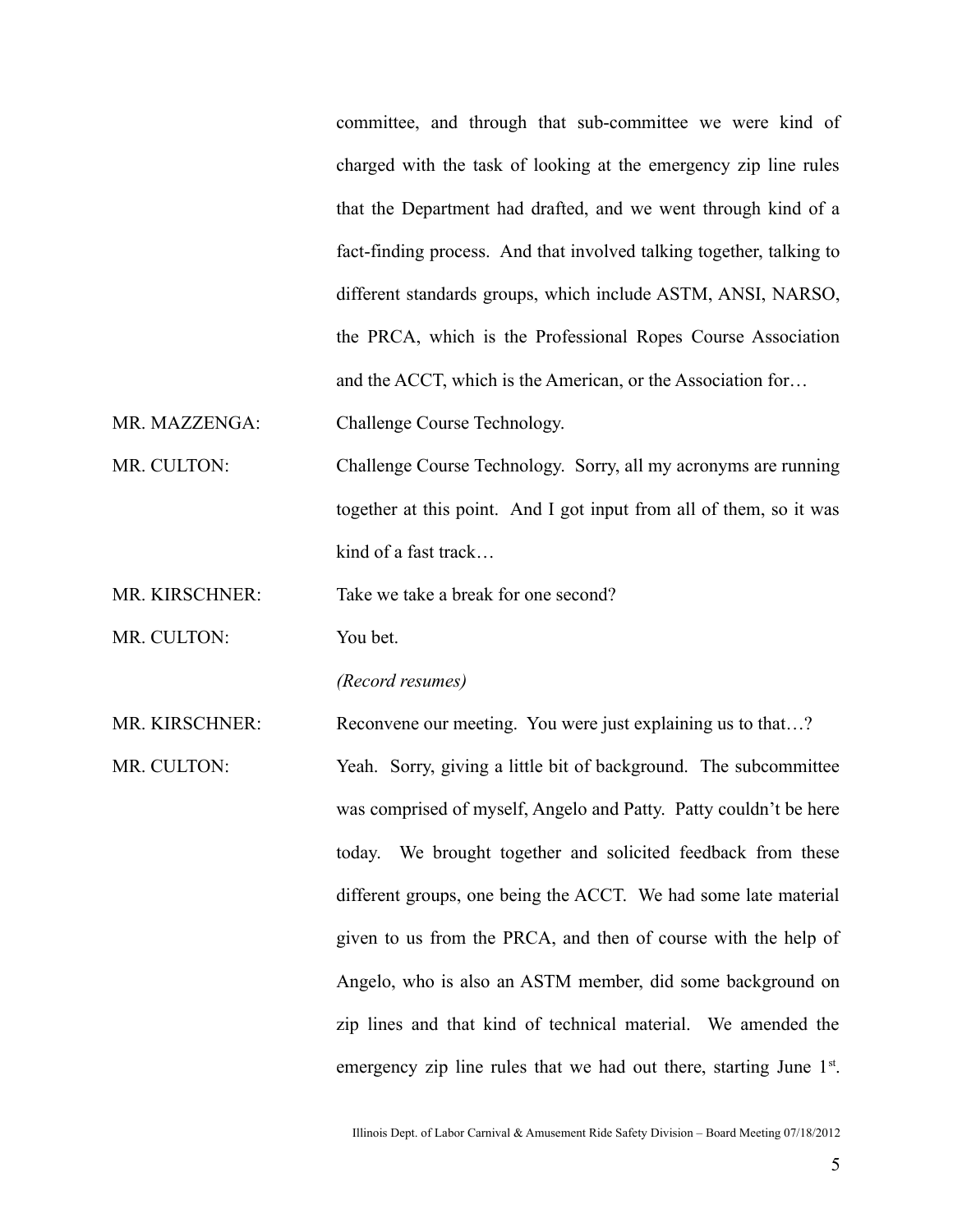We then posted the emergency zip line rules to the website around the June  $1<sup>st</sup>$  period and those emergency rules run out 150 days from there – so it's like October  $28<sup>th</sup>$ . So we wanted to start the process to amend the zip line rules so that we can – and get the consent of the Board – because the permit rules have to go through the JCAR process, the uh, I believe it's the Joint Committee on…

MR. MAZZENGA: On Administrative Rules.

MR. CULTON: Administrative Rules. So, and that includes, two 45-day periods for public comment on the zip line rules where individuals or companies can comment, and it also includes a day on July  $30<sup>th</sup>$  at our office there in Springfield, where we'll have an open, public quorum, a meeting, where anybody can come in, ask questions and address them. I think at that time – the Board does not have to be there, but maybe Angelo might want to come down, or Patty is close to Springfield, so she could come over – and we could answer questions, being part of the sub-committee. And then after that public hearing notice, we can address the comments and then it gets sent on to JCAR for its first review process. It's a 45-day period; they send it back to us with any revisions. We can address those and then we send it back to JCAR for another review – before it actually becomes law and legislation. So that's kind of the quick timeline and quick turnaround for a lot of these proposed rules. Now also, in addition to that, there's been – you know why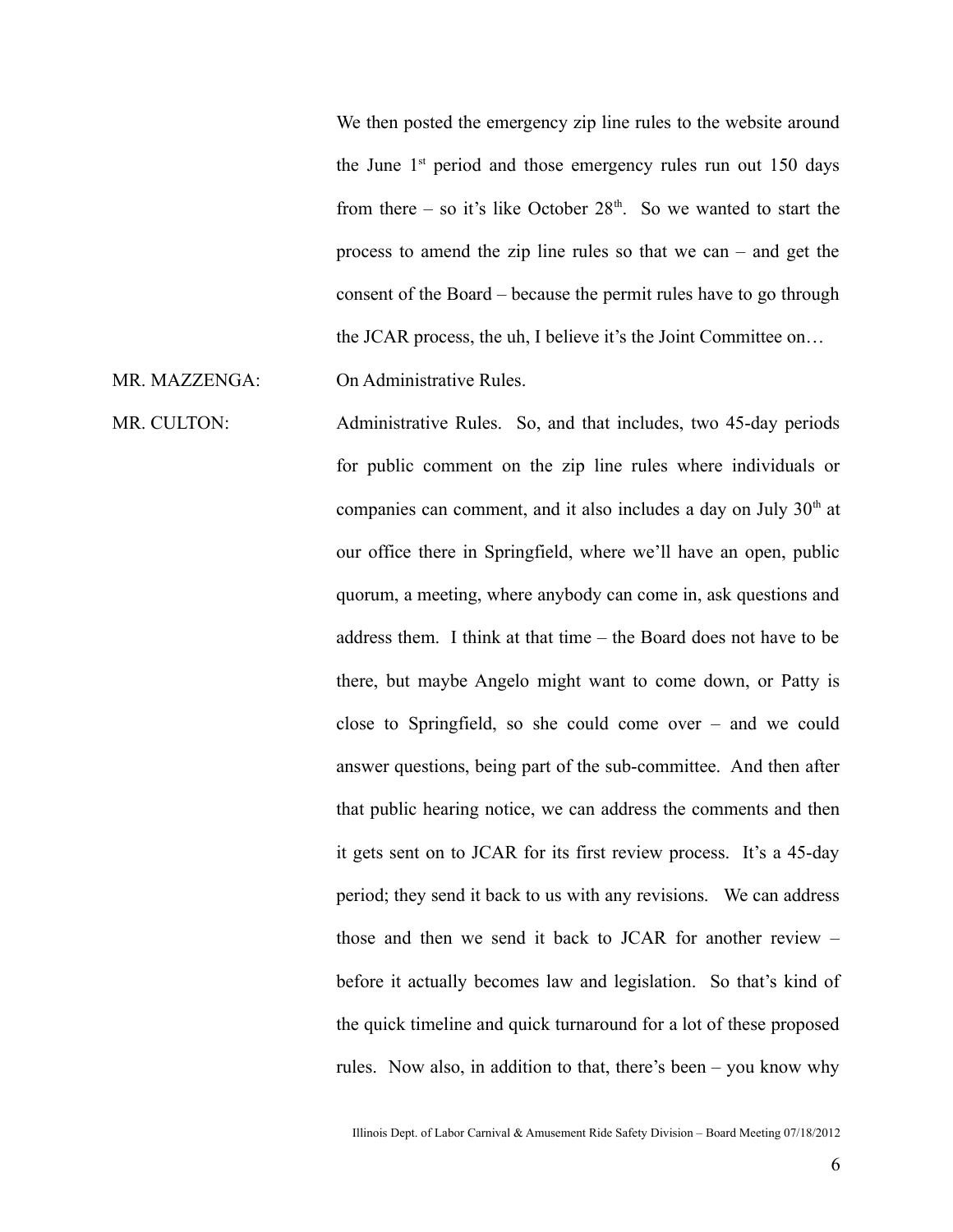we've been doing this is because we've seen a lot of activity here in Illinois about zip lines. There are at least three known fixed zip line courses that we know of. One in Grafton, Illinois, one in the Chicago area – Marseilles?

### VARIOUS: Marseilles.

MR. CULTON: And another one being built currently in Kinmundy. Kinmundy and Grafton have both sent in applications to be permitted and we have, I want to say, a handful of other operators who have applied for permits for mobile zip line operation. So it's out there, people are understanding that it's being regulated. But they're popping up all over, we're going to have more come to the State Fair, and so we're trying to be proactive about this process and be on the bleeding edge of things because as our  $-1$  think Angelo would back me up on this – the research that we've found about the zip line industry is that it is mostly self-regulated. There are probably three or four associations that have come up with their own standards, all of whom are very similar but they do vary a little bit, here and there. I think I could let Angelo talk a little bit more about that here in a bit. But through our process we've tried to look at all the different standards that are out there, including ASTM, ACCT, ANSI – so we've compiled them into this new document that we sent out to you. I'd also like to note that while we were going through this process, I've had a lot of feedback and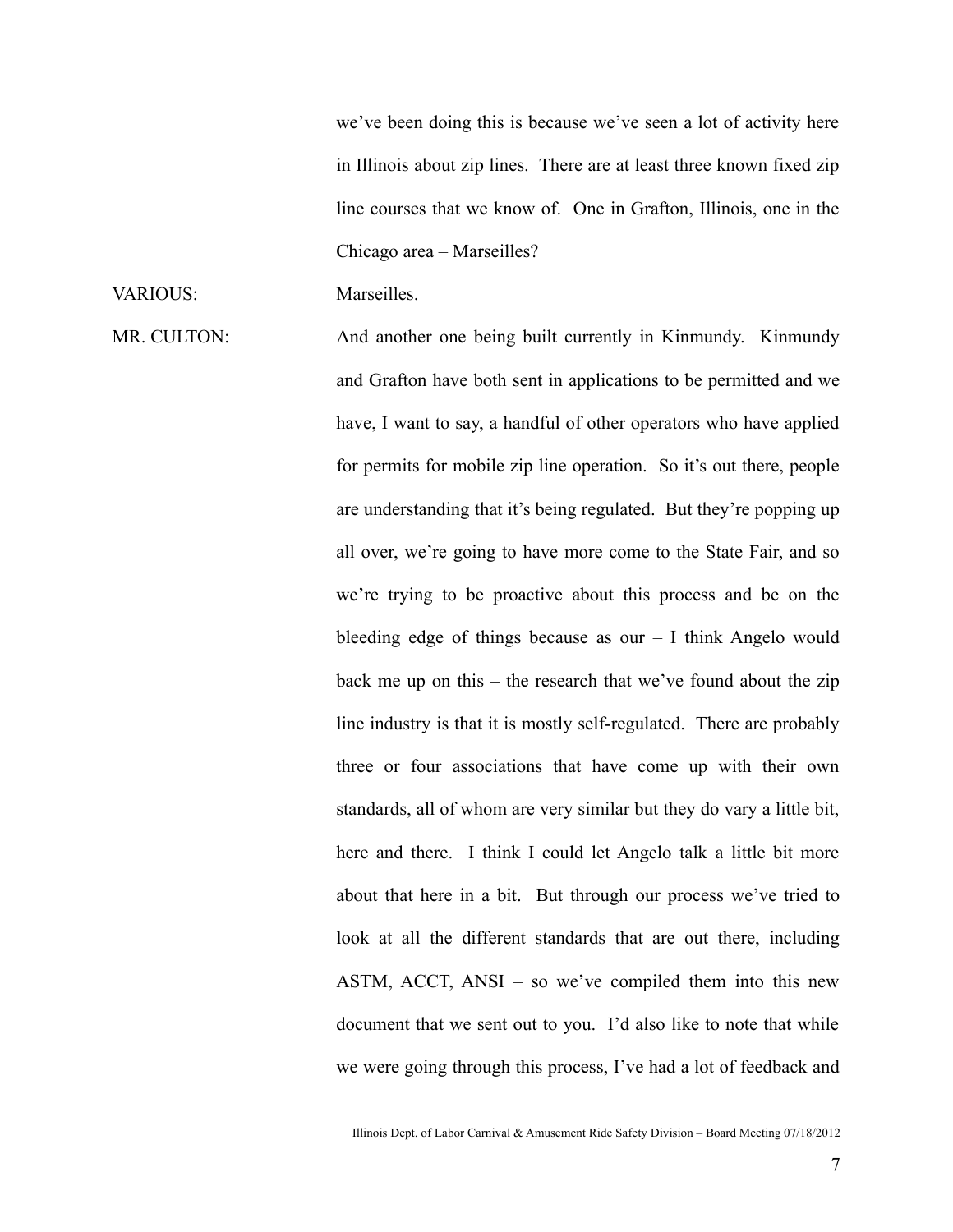phone calls from other states who've realized that we are starting the process of regulating zip lines – because some states aren't quite there yet. We also have received e-mails from as far as Singapore, who their – one of their safety administrators, I think it's basically like my position only in Singapore – has reached out and contacted me about certain instances where we would regulate a zip line. So there've been some kind of interesting back and forth there. So you know we're, I think, definitely on the right track of getting our hands around this situation with these zip line operations coming into Illinois. One other item of note is that the ASTM rules – which is mostly what we adopt in our rules as far as the gold standard throughout the industry – they are addressing the zip lines, but it's all out to ballot right now. And Angelo I believe they won't be making a decision until like 2014 is that correct?

MR. MAZZENGA: Correct. They've been working on their standard for two to three years and they expect it'll take another two to three years.

MR. CULTON: Right.

MR. MAZZENGA: And then what we learned at our meeting in Springfield is what the drivers were for them to develop a standard. We learned a little bit about that. But a lot of the details  $-$  a lot of the meat of the standard, the mandatory and non-mandatory appendices – are not developed yet. So although this standard went out to ballot this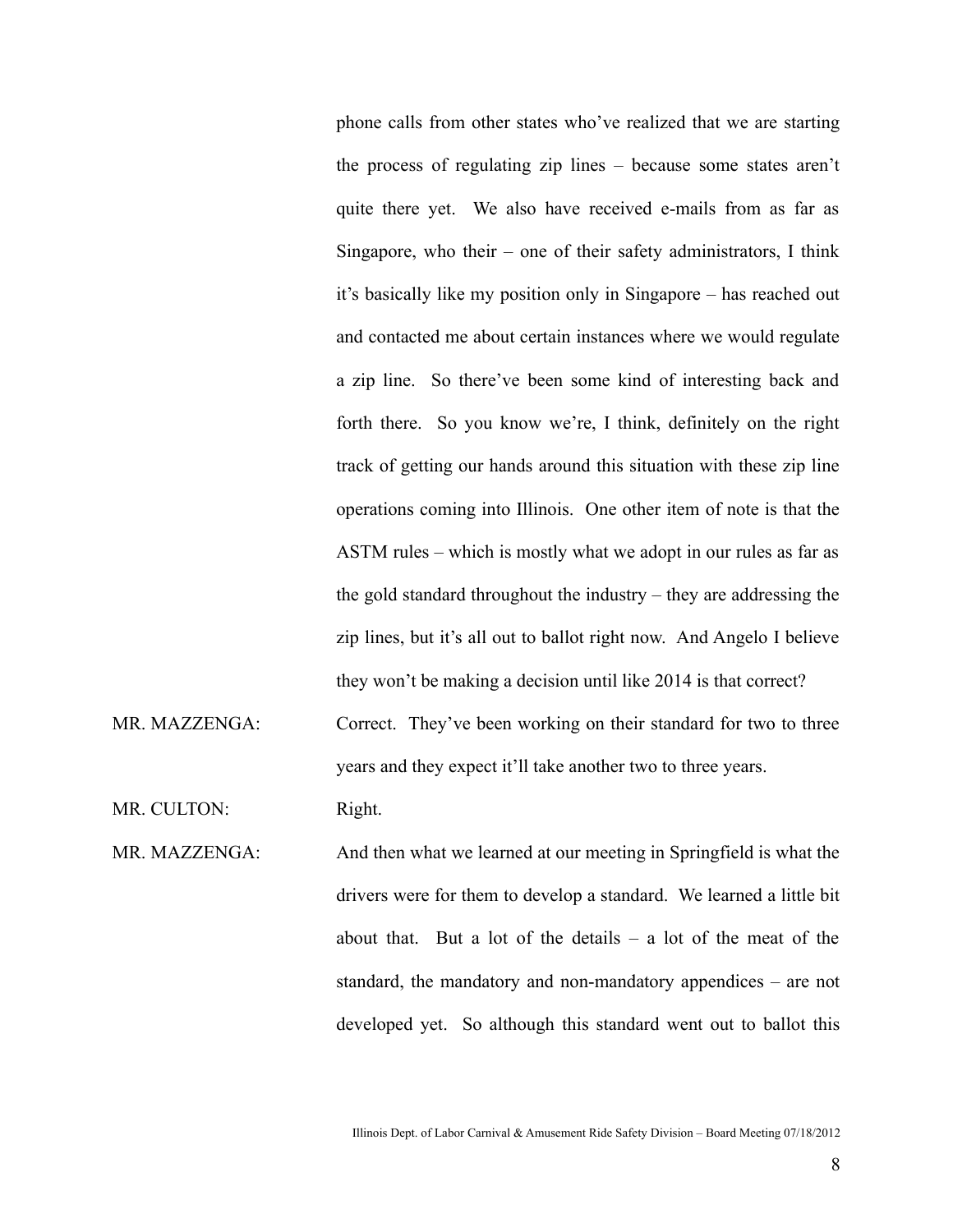spring and was approved, the detail aspects of it were still being withheld and developed.

MR. CULTON: Right.

MR. MAZZENGA: It'll be about two years, two years from having a set of ASTM standards to adopt.

MR. URBIK: Have you met with any resistance from operators, outside of just the having to pay a permit fee or something?

MR. CULTON: No, not as far as the permit fees...

MR. URBIK: Well I mean just, generally, as far as...

MR. MAZZENGA: Regulations...

MR. CULTON: I think there's going to be a couple of situations that might come up. One of which some of the fixed zip line operations have made the statement that they feel that they might be exempt based on the fact that there are certain educational features embedded into their operation, and in some instances they might feel that they are a not-for-profit – like a Boy Scouts of America, I'm sure you could think of a few others. And the other situation has come up that their might be some ambiguity about the zip lines and if it's mechanical or not. Because if you read in the strict interpretation of amusement ride in our Act it talks about in terms of mechanized and the, to purpose to give thrills or amusement, right? So there is some debate that, well, because I'm a zip line I've got a pulley and a trolley but there's no motor, I may not be mechanized. But the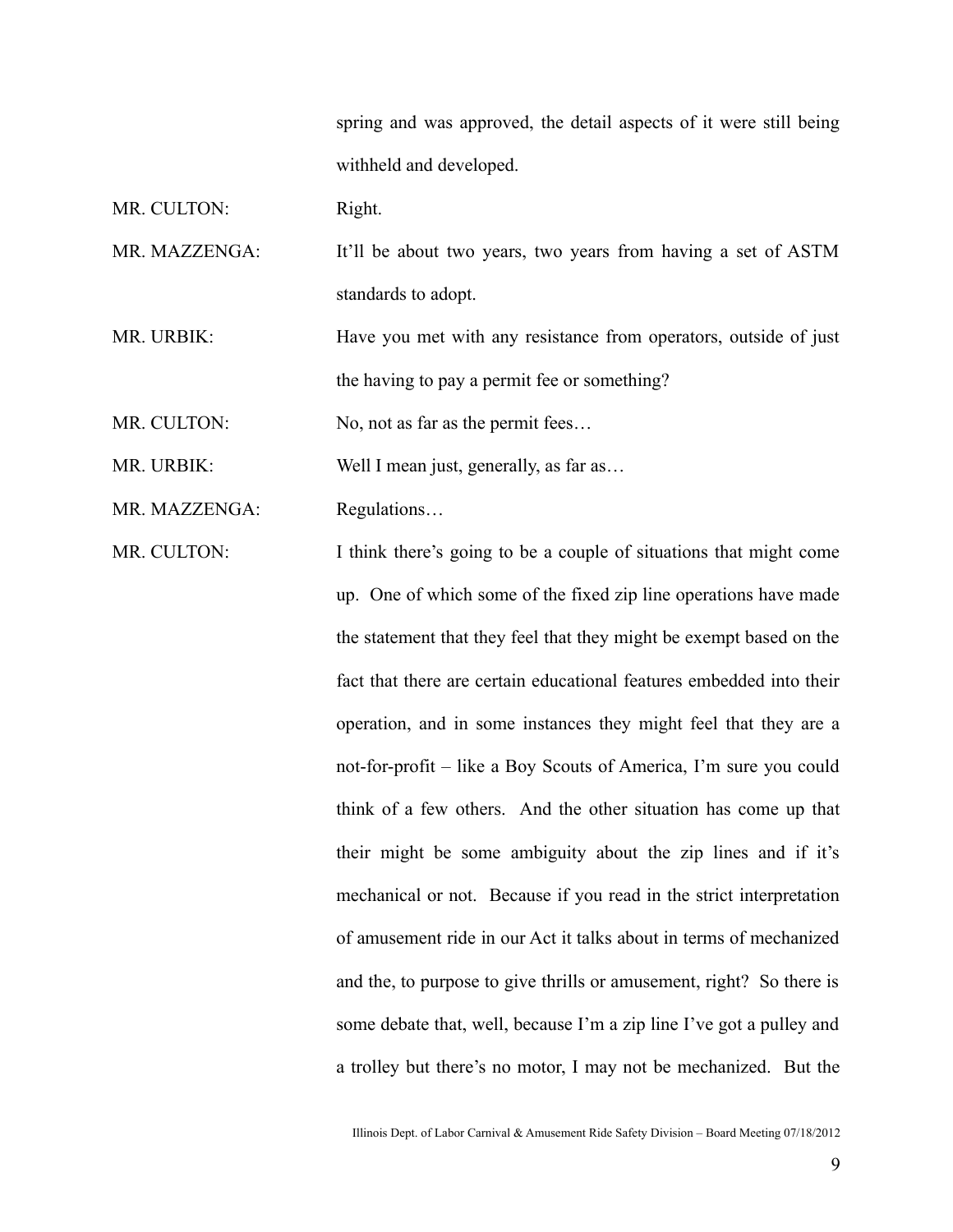fact that there is  $a$  – and this is our interpretation – the fact that there is a pulley and trolley, it's mechanized. Just because there's not a motor there, doesn't mean it's not.

MR. URBIK: And if it's attached to a pick-up truck that anchors it, then it does have a motor. (laughter)

- MR. WILLIS: I think the issue is going to become on the fixed lines (inaudible) to try to get away from the possibility of why do I try to file this permit, I mean to me those regulations is, that a philosophy of educational, and under the Act – if you're an educational institution you're automatically exempt. But if you're just – you have to be primary for education.
- MR. URBIK: If the roller coaster operator is reading a book that doesn't qualify as reading a book…
- MR. WILLIS: Right, and if you look and I know that Ryan says I'm the one person that is perhaps raising the issue and I'm certainly going to comment on the rules because he thinks the rules were meant to just address those people that go from show to show to show, not the fixed line ones, which (inaudible) says or oh that's a whole different aspect of it. And if you go onto his website, you know it's about one percent educational and 99 percent well, this is going to be the treat of your life (laughter). You don't come here and you learn about a tree.

MR. KIRSCHNER: The one you're slamming into.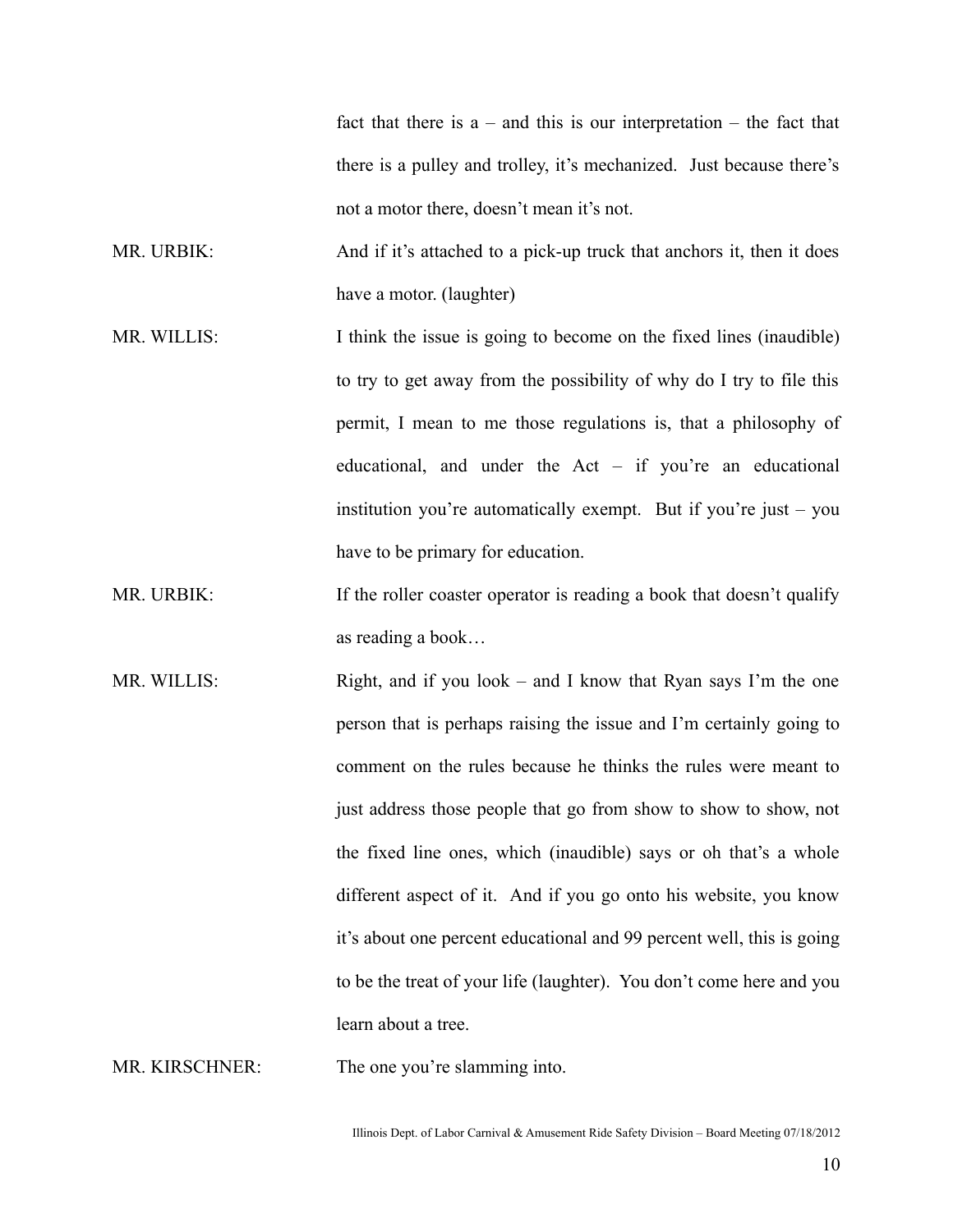MR. CULTON: Right.

MR. WILLIS: But again, I think some of the operators will...

MR. CULTON: And I believe that the Act states that it has to be an educational organization. Which I would interpret that they are for the sole purpose of education, it just so happens that we have a zip line. That's not the case – we have a zip line and it just so happen that we are in some, when you stop we talk about a tree or these are the kind of birds that are in this area. Which I mean is fine, but the Act actually says to be exempt that you have to be an educational organization. So, again, another example would be like the Boy Scouts. That's educational. It's not-for-profit. They're there to teach them and they're not…

MR. COSTIGAN: So what other type of educational organizations? Schools?

- MR. CULTON: Schools, yeah. You know, any kind of like day camps or church camps that are out there that are for – whether it's religious education or like a summer camp or something like that – and there are a lot of those out there?
- MR. URBIK: What if a university sponsors a carnival? Does that university become exempt, or does that carnival operator become exempt because it's on a not-for-profit sponsorship basis?
- MR. CULTON: There I think if the carnival itself is open to the public, it falls under a fair, and since it's open to the public it would be regulated. MR. SPARKS: That'd be regulated. It's open to the general public.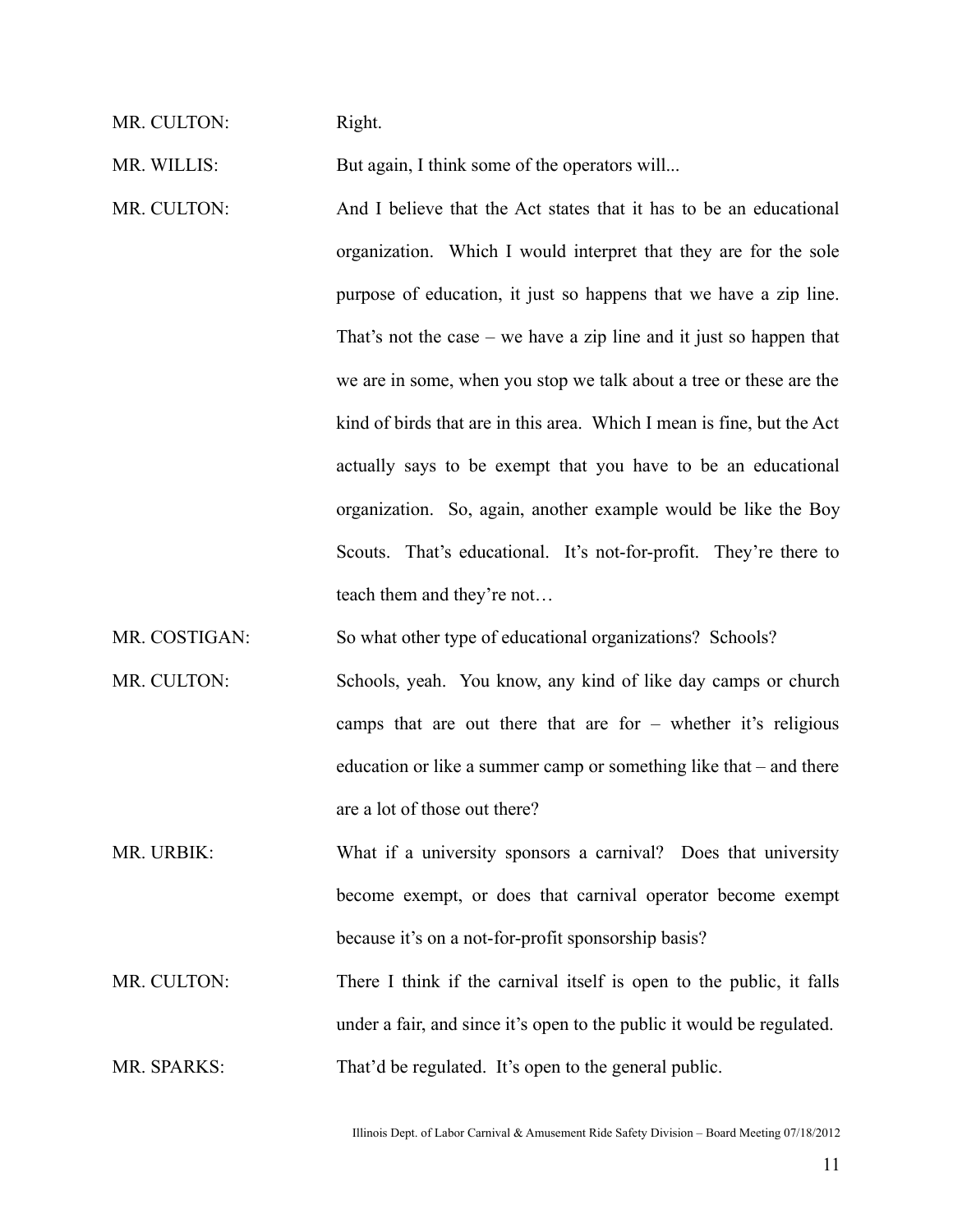- MR. COSTIGAN: If it's just limited to that school, like right now with, for purposes of the jumping  $-1$ 'm not calling it what it is, but...
- MS. JULKA: The inflatables.

MR. COSTIGAN: The inflatables. If it's at a school and it's a private function at a school...

MR. CULTON: Right.

MR. COSTIGAN: Those don't come under our purview.

MR. WILLIS: The other extreme, I guess, would be the university that has a forestry department and says oh by the way you haven't heard of our forest – we have a zip line and we get the students that are riding across the zip line to look at the attacks on the trees and whatever…

MR. URBIK: And they get there by their monster truck.

- MR. WILLIS: Would be exempt, because it's pure educational. The institution it'd have to be an educational institution. So even if I were an amusement ride and I were an educational institution, I'd fall outside the scope of the Act. But if I'm not an amusement ride and I'm educational purposed rather than – primarily for educational purposes – then I also fall outside the act, even if I'm open to the public.
- MR. COSTIGAN: The point is you can't just declare yourself an education institution.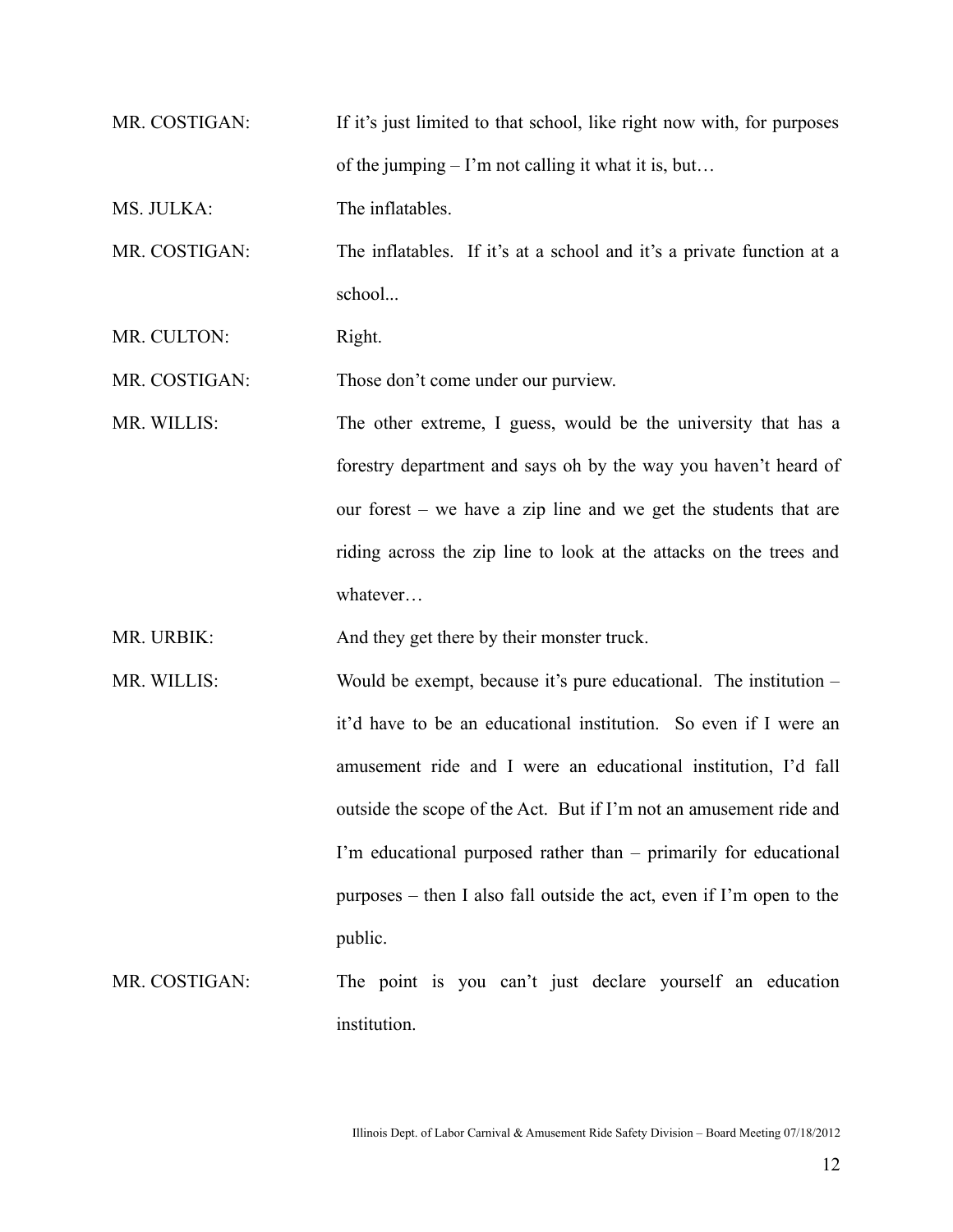- MR. WILLIS: Right. We're taking a much more what if someone says we're an educational institution? We're going to say what's your charter, what's your bylaws, tell us about yourself – whether your profit or not-for-profit is not the issue, it's really what your purposes are. MR. CULTON: And just to take that a step further, why I think this was brought up by some of the agencies – sorry, the standards like ACCT and PRCA – is because they said well we just want to make sure that you, are you wanting to regulate the church camps and Boy Scout camps that have these high ropes courses and things like that? And the answer is no  $-$  if they are exempt because of their exempt status, they'll stay exempt. The purpose of the zip line rules is not to supersede that. It was just simply to draw out specificity about specific rules in accordance with zip lines. So it wasn't – but that question came up, so we might get more of those, just to answer your question.
- MR. WILLIS: There have been, by the way, court cases in other states not arising under a carnival permitted type of situation – really sort of zoning type of things and building ordinances, but whether it was educational, they talk about whether its – you know these court cases look at zoning whether it was educational or amusement. And some of the decisions, again, sort of one of the operators said look, look we've been found to be exempt in all these other states, why shouldn't we be exempt here. Or a nationwide operator.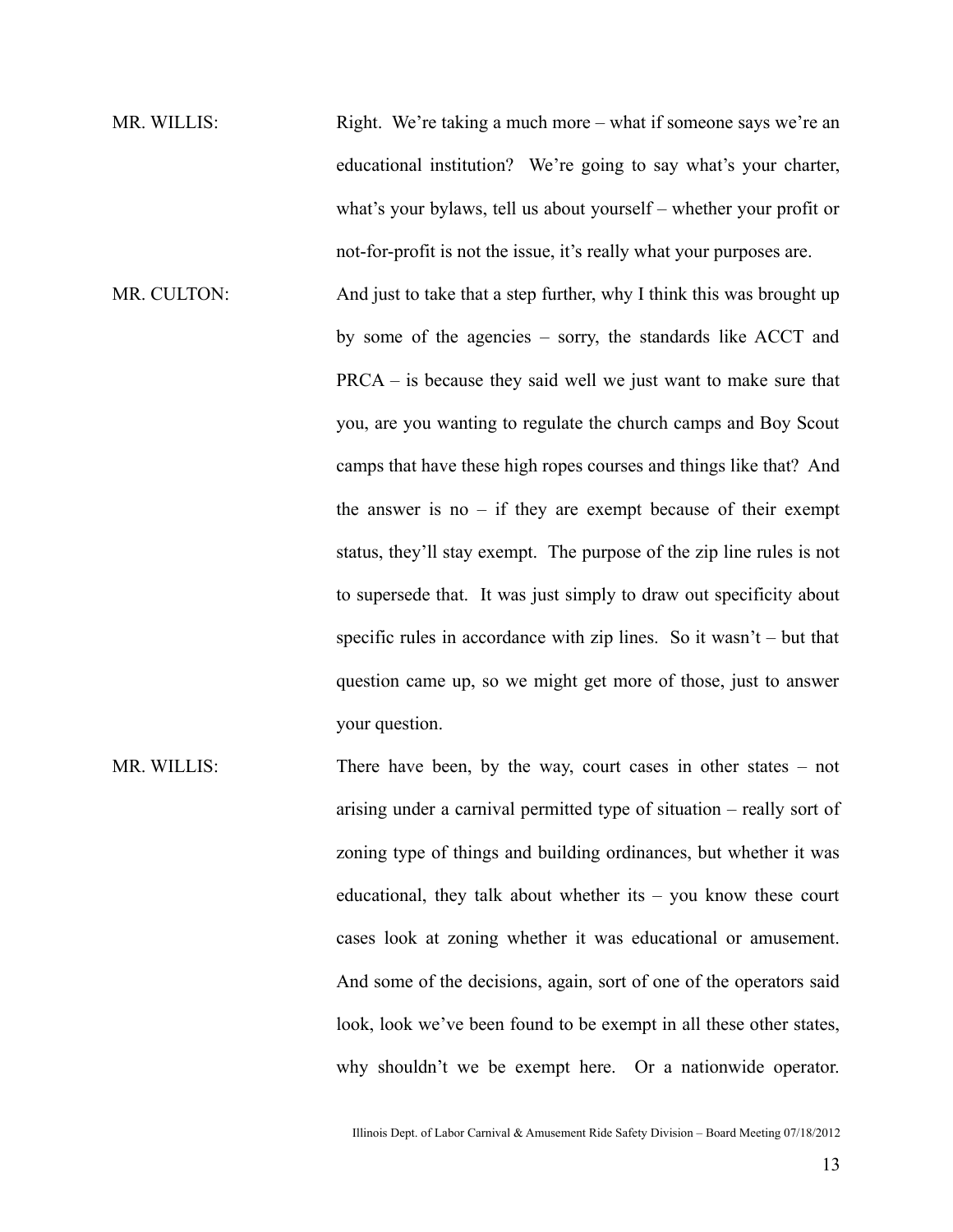Nothing he has shown us has convinced us that he's right. I mean even though the courts have upheld his educational purpose, it was a totally different statute.

- MR. CULTON: And then back to, as far as like push-back from operators, that's been about it. Just the educational aspect and maybe the: is it mechanical, is it not. That's about it. And it was really from only one entity. Do have anything - do you want to add something?
- MR. MAZZENGA: I sent a mail to the individual on Friday on Thursday and I haven't heard back from him, and just made a comment about how his organization has a long list of installed zip lines and a number of states could probably make a case for having met some sort of experience requirement. The experience requirement that's going to be called out in the rules, and he said that if he could get his document packaged together he probably has no concerns about having to redesign it and spend a lot of money on new analyses or surveys.
- MR. WILLIS: I think what (inaudible) would say is we're sort of stuck with court cases and other things that we're looking at and I think this would mean the conversation with the man from Singapore has indicated that we really are at the forefront – you know I think it's a tribute to the Board…

MR. URBIK: Well they want to manufacture them.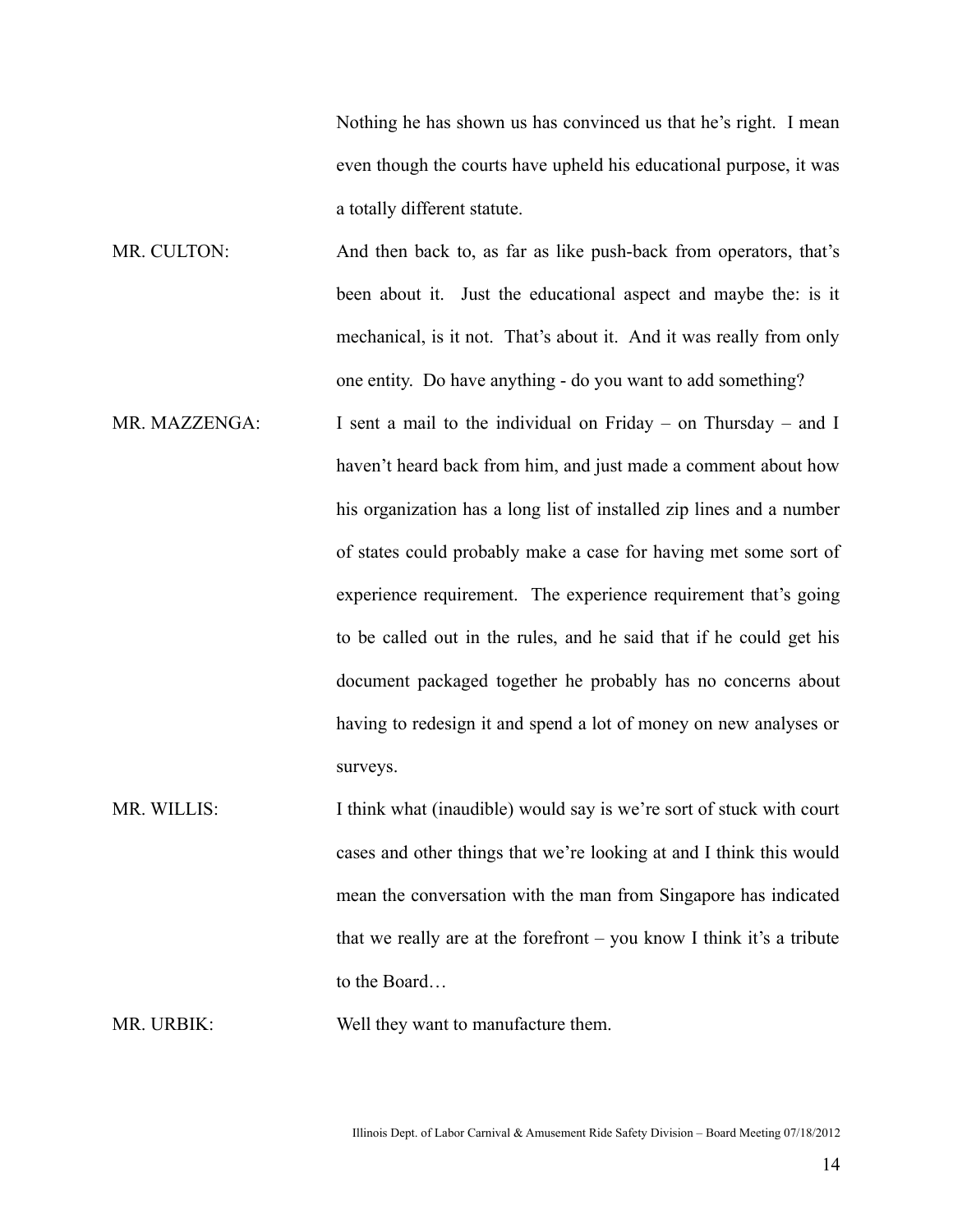MR. WILLIS: Yeah. And you know I think it's a tribute to the Board in being very prospective in their views of how we regulate it because other states are just so far behind. Clearly ANSI is going to be so far behind. I mean normally they're out in front and we rely upon them, and here we're going to be two years into – I wouldn't doubt that they may come back to us and say what's been your experiences – you know I don't know how they operate, but I would think they would come back and say what have you seen, what have you – how are these things being done, put together.

- MR. KIRSCHNER: And that's exciting, we're sort of leading the country on this issue of safety concerning zip lines. Hopefully it will be a good model for other states to follow. In terms of the pushback you're getting from some operators, is it really just a matter of principle and not liking regulation, or is it that there are distinct differences between the zip lines they're operating and the proposed code?
- MR. CULTON: That's a good point. Some of it is opinion based or political maybe in nature. That definitely comes up. But they do add to that, that while we don't feel that we should be regulated, also in addition we feel that because we have maybe this one part of our set up that might be educational, could – aren't we exempt? Or, maybe, even challenging the wording of the definitions in the Act.

MR. KIRSCHNER: At the end of the day, is it sort of moot if the ride conforms to the proposed code anyway?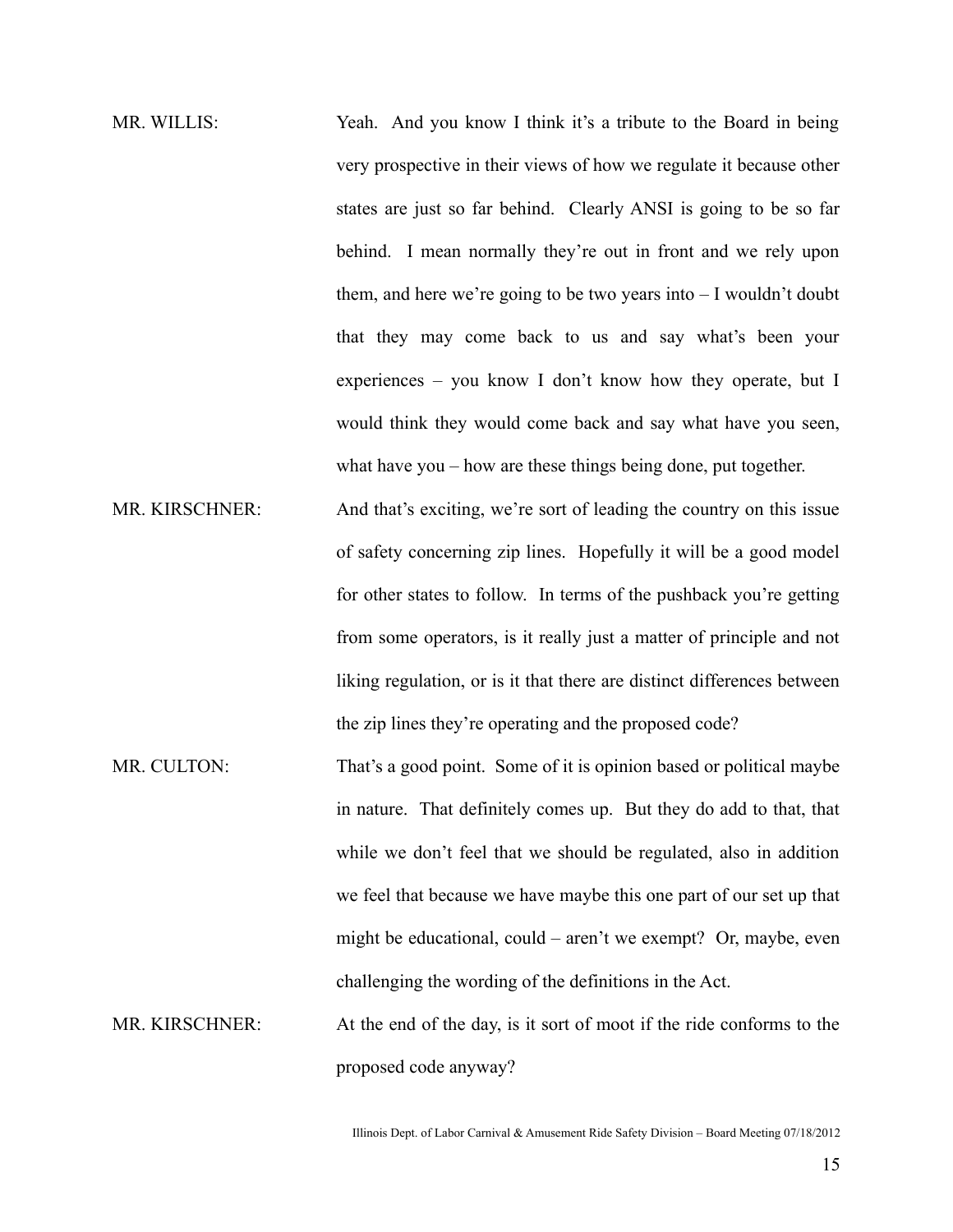MR. CULTON: That's right. Yeah I think we've already established that zip lines fall under the Act, and so that's where we would just proceed in that manner. It is true, to echo what Ron said, that there aren't very many states that have – there's just a lot of wait-and-see – there are some states that have had to address it, maybe like Hawaii, but that – they're kind of their own entity. But a lot of the states in the continental U.S. have not chosen to address it yet – for whatever reason. So I think that we've received a lot of calls and there's been a lot of interest in what we're doing and the path that we're headed in, because I think we are on that forefront and a lot of what we're doing probably would be maybe even a model for other states. MR. URBIK: From another stand point, is this a very profitable thing? VARIOUS: Bill? Bill? MR. SPARKS: Yeah, I'd say so. MR. URBIK: It is. MR. SPARKS: It could be, yeah.

MR. URBIK: Okay.

MR. SPARKS: Have you had any contact, or – do you know, I know the State of Florida had a mobile zip line at their State Fair, but I don't know if they (inaudible)…

MR. CULTON: Florida has not contacted me or our department.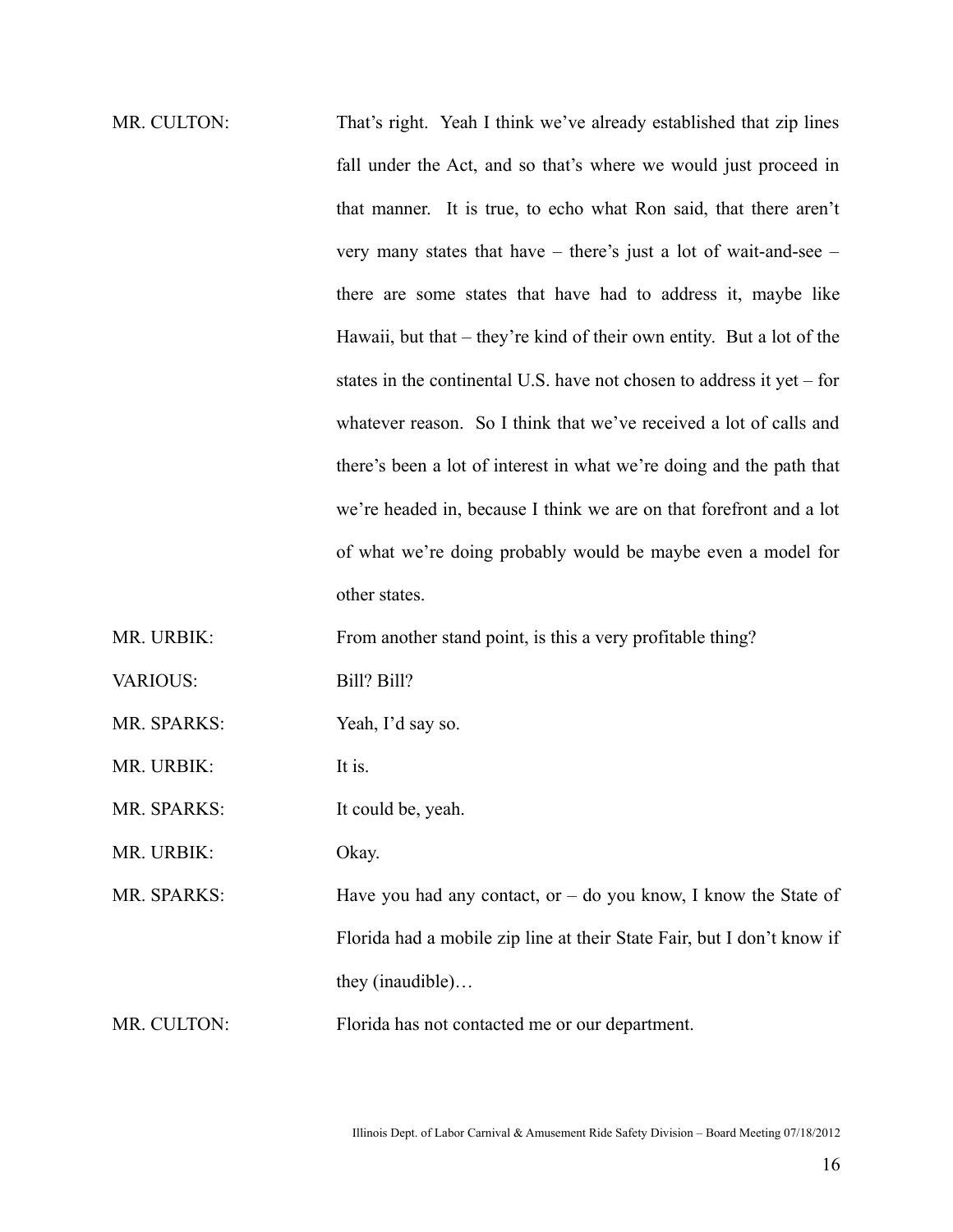- MR. SPARKS: Florida is very strict on their ruling, they've got very rigid guidelines and I can't imagine them letting them come in to the State Fair without any guidelines.
- MR. MAZZENGA: On a mobile Bill, you're talking about a mobile zip line?
- MR. SPARKS: Mhm. Yeah. They're just set up at the State Fair.
- MR. KIRSCHNER: Anjali was it ASTM is still about three years out?
- MS. JULKA: Two years.
- MR. MAZZENGA: Two years.
- MR. KIRSCHNER: Is that a typical timeline of a renewal of standards?
- MR. MAZZENGA: Standards take a long time to develop. Especially in this case, because it's a brand new – it's an original standard. We heard some discussion about; they were trying to make adaptation from – tramways, is it? Tram standards, ski lift standards, and PRCA have got a real nice set of rules, but they have not been approved and distributed yet. Very detailed diagrams and very detailed in scope – broad and detailed. Very comprehensive is, I guess, the right way.
- MR. KIRSCHNER: Bill, giving this kind of guidance to operators, do you think that'll help operators feel more comfortable about bringing zip lines and operating them?
- MR. SPARKS: Sure it will.
- MR. KIRSCHNER: It's a good thing?
- MR. SPARKS: Mhm.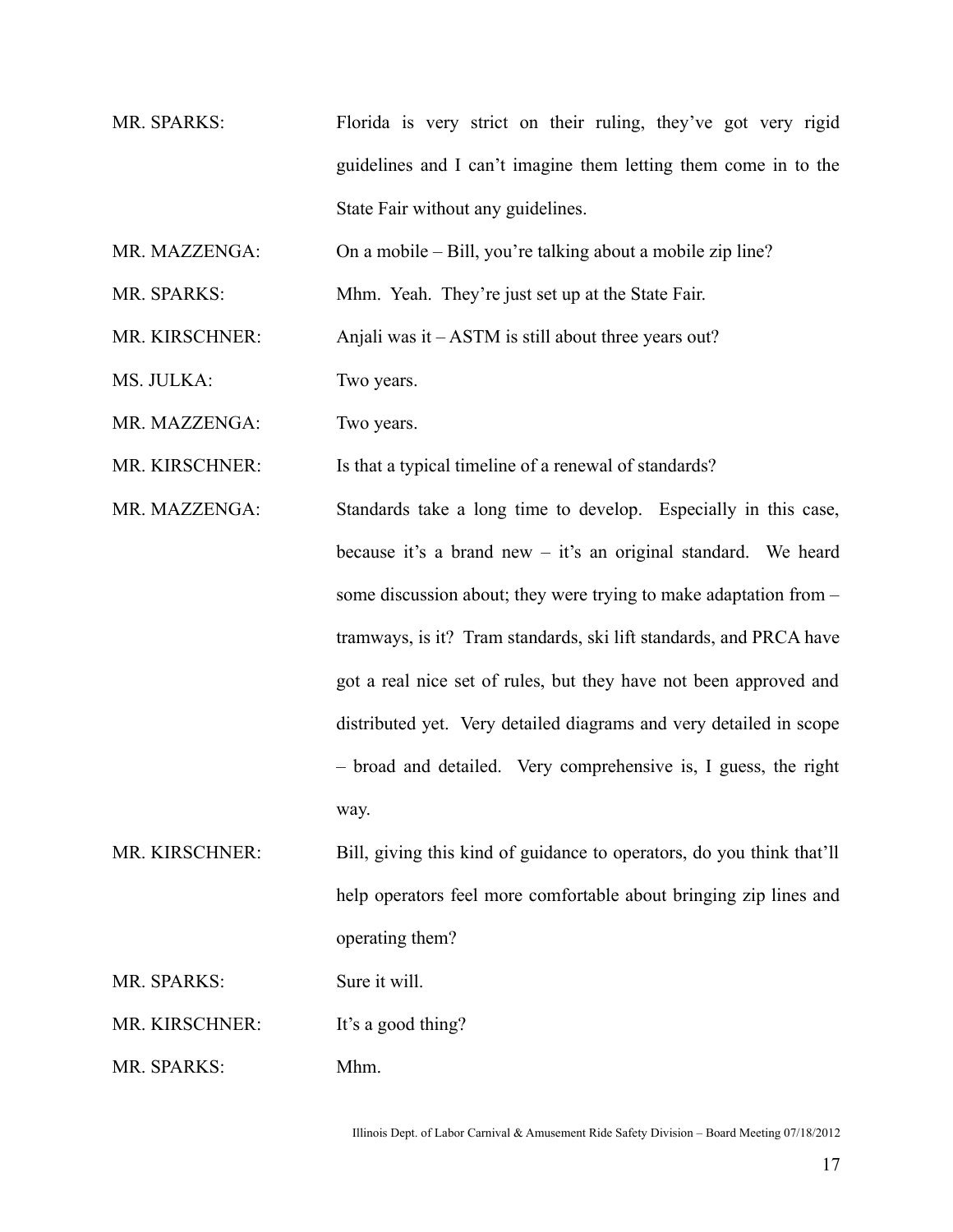MR. KIRSCHNER: Any other discussion?

MR. URBIK: Have we seen any activity with the fixed zip lines going in in the ski resorts or ski hills or something like that for a summer operation, adjunct to their winter operation?

MR. CULTON: Not at a ski resort, not yet anyway...

MR. URBIK: Not at Four Lakes or Villa Olivia or something like that?

MR. CULTON: Not that we're aware of, no.

MR. WILLIS: One that called Ryan, I mean, I think was interesting. He was in the development side – again, just going a little bit further on this – the third one he's talking about is just in the initial development stage and he just got (inaudible) once he saw that we were going to regulate it. He had no problem saying, you know, listen this is – and he really came forward – and again, he, again, maybe going to your question, Dan – different philosophy that says I want everybody to know that this is the safest, this  $is - I$  don't care whether it's educational or whatever, I want the public to know that they can trust this. Because all you have to do is have one of these people have an accident.

MR. KIRSCHNER: Whatever feedback we get or pushback we get from those that don't want to be regulated I would think, in the long run, would be offset by those operators that appreciate the oversight and that feel comfortable going forward and putting their feet in the water, so to speak.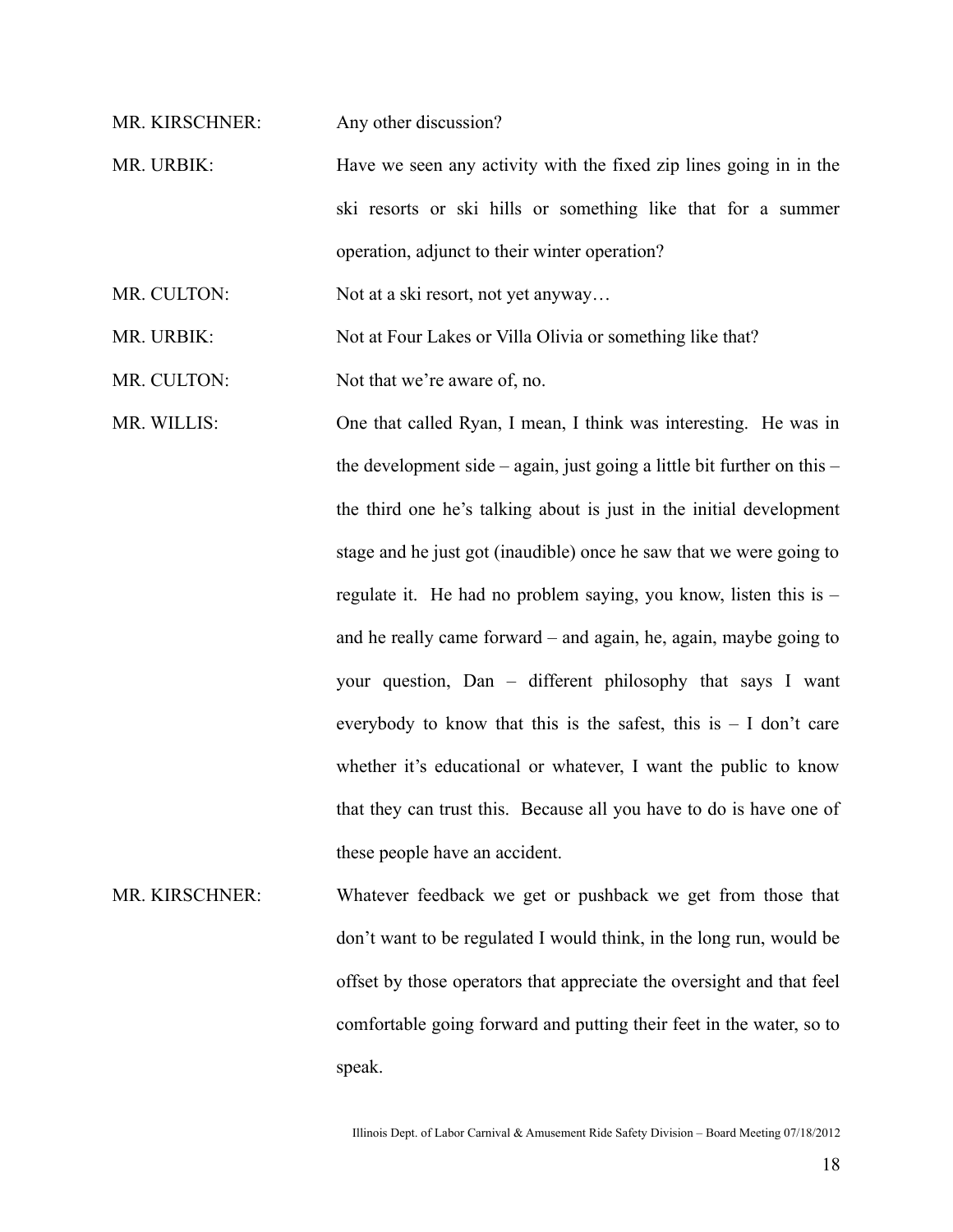MR. SPARKS: It'll reduce their liability.

MR. WILLIS: Because he hadn't even put his stuff, the pylons in the ground yet, or whatever he was doing, right?

MR. CULTON: Right, and in addition to that there's a lot of these fall – they're like pumpkin patches and places like apple orchards – there was one operator up in the Chicago land area that wanted to open a very short zip line course, but when they went to the emergency rules and saw that they, their operations have to be professionally designed and the platforms have to be designed by a licensed structural engineer, they did call the office and said I've seen these emergency zip lines, is this - they are in force now? Yes. Okay. And I think it – now they have, before they actually started to build it, they did go out and have – solicited professional design help to design their short zip line course. So it is out there and it's changing some of their operating…

MR. COSTIGAN: So it's having an impact.

MR. CULTON: It's having a definite...

MR. KIRSCHNER: Clearly he would have just put up a post and a platform and a couple of lines and…

MR. COSTIGAN: Which before the rules they could have probably done this...

MR. CULTON: Provided it met building code which we're not sure.

MR. KIRSCHNER: So at this point we need approval from and consent of the Board to move it forward to the JCAR process.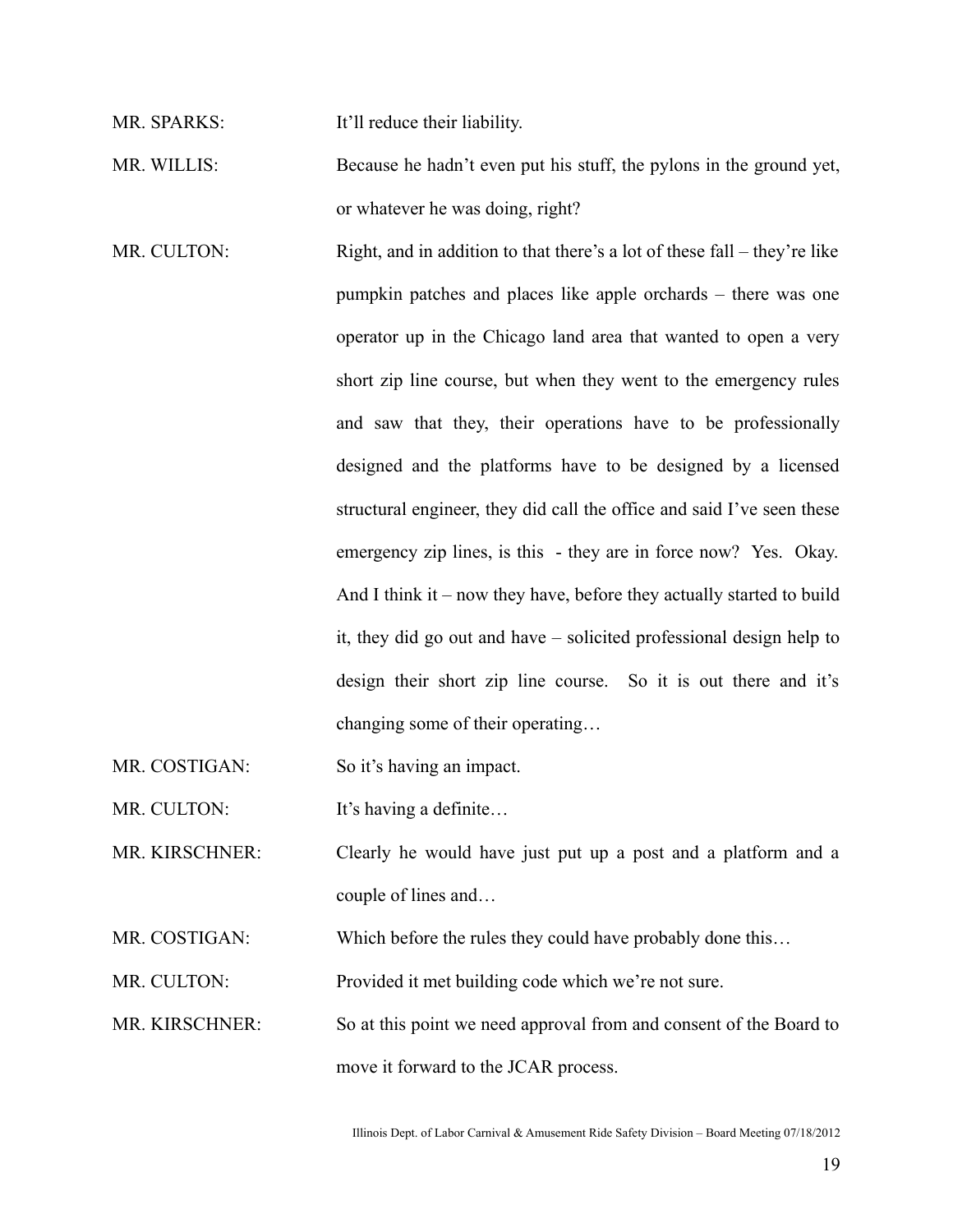MR. CULTON: Right. As they're written, they're the copies that I sent out.

MR. KIRSCHNER: Any highlights or changes to the writing that you think – you our Angelo or (inaudible). I know you said that you did change them from the original…

MR. CULTON: Oh yeah, we've added a lot – the additions to the language – and if anybody didn't bring it today, I can pass…

MR. MAZZENGA: Yeah, pass, pass it out or...

MR. KIRSCHNER: Have some pizza. (laughter)

MS. GILLERS: Oh, no thank you. (laughter)

MR. CULTON: That's just another copy...

MR. SPARKS: Same thing...

MR. URBIK: Anybody else need one?

MR. COSTIGAN: Yeah, that's the same one.

MR. CULTON: Angelo you'll get to help me out, but I think the main additions to the emergency rules are – I think one of the things that was good feedback from our standards folks that we talked to, being the ACCT and the PRCA, was to include third party inspections. A requirement of third party inspections by a qualified individual, and then the definitions explain what a qualified individual is. And that's actually in addition to the inspections that the State will provide, the Department of Labor. In talking with the operators and with the three standards groups, it's really nothing above and

beyond what they're already required to do in order to get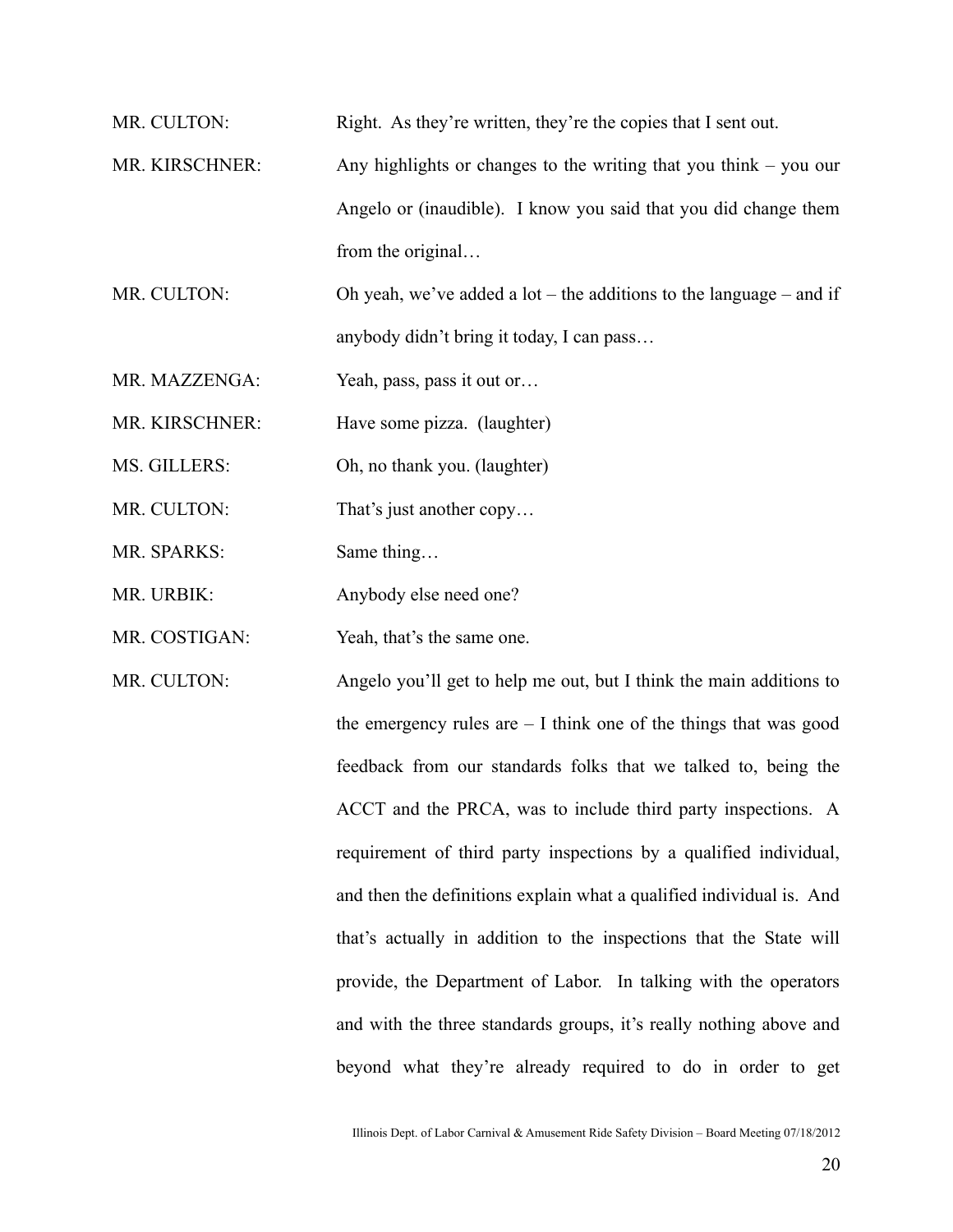insurance. So we felt that that was a fair addition, and it's just another level of added protection that's in there as far as safety goes. And then Angelo, what are some of the other – I know we addressed some…

MR. MAZZENGA: I agree with you on the third party inspector, Ryan, on your comments. I think that there was an issue there with additional cost, but I think that's been exceeded by the benefits. We have – there are a lot of definitions that were added in this version, and in this previous version the mobile, parked vehicles, parked vehicles were not allowed as tie-off points, and now there are a number of stipulations associated with using them, such as lock-out (inaudible) de-energization – you know, disconnecting the battery. And also there is, in the design there's some standards being proposed for anchor and foundation analysis on mobile zip lines. So that even if the zip line is mobile, the anchoring of the actual line to vehicle or to the water ballast or to the concrete structure – sometimes they're wheeling concrete structures to sites, road barricades with hooks on them – this is basically saying that there must be an analysis on the anchoring. I think there were a lot more details added to this version related to, as we said, definitions, components, engineering evaluation, static/dynamic loads are now required, clearances and hazard analysis – hazardous analysis plan. Some other additions were the, okay, if the ride is not being used at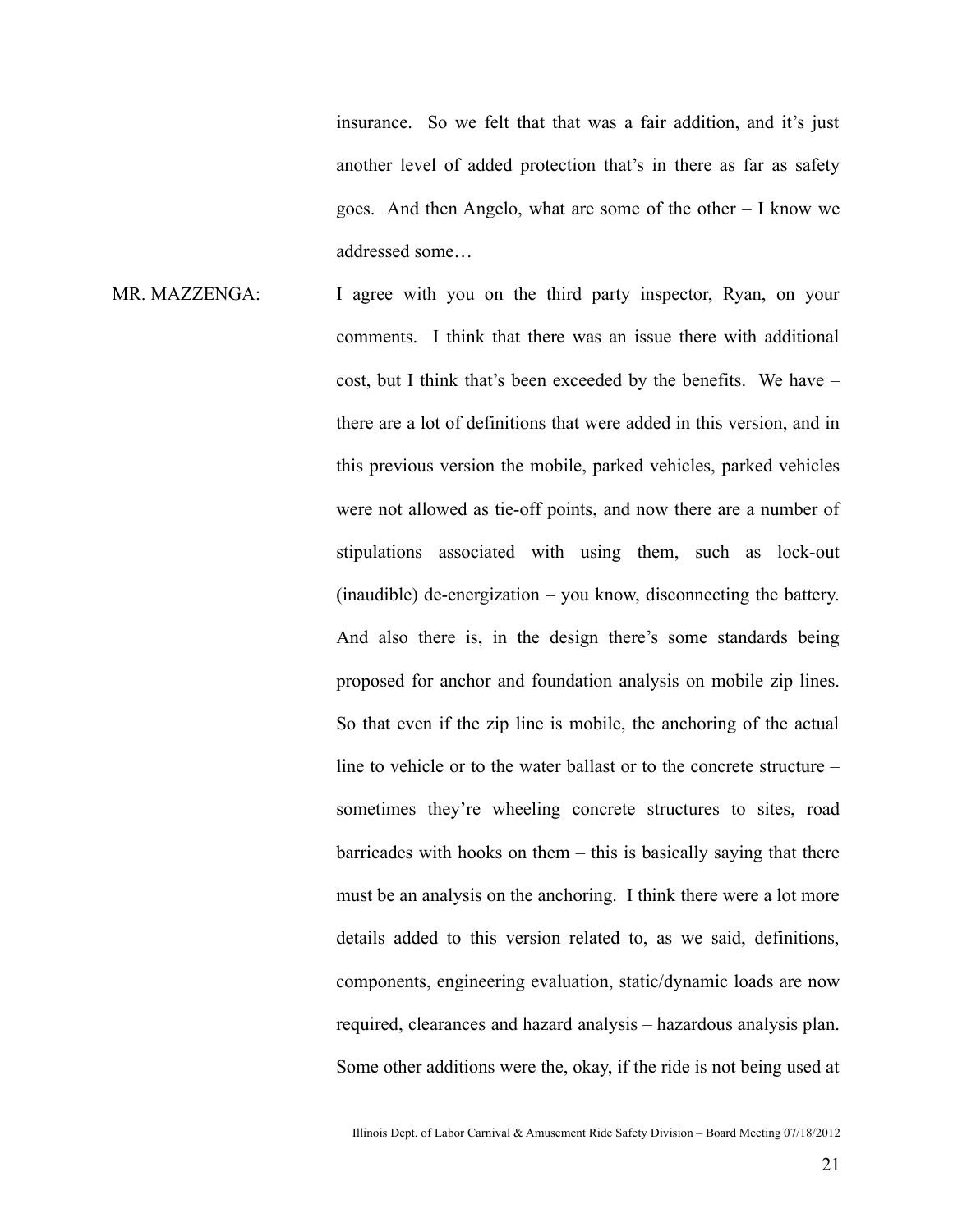night and let's say that there's an access platform – a stairwell or a stairway leading to a platform where you would depart – we're asking that that access be controlled during off-hours, either through installation of a fence, appropriate signage needs to be posted…

MR. URBIK: Only at night or any time that they're not in operation?

MR. MAZZENGA: I think the verbiage is any time it's not in operation.

MR. CULTON: Mhm, that's right. But it's typically at night.

- MR. MAZZENGA: Here are some other comments in here, and I'm not going through it systematically, I'm just kind of bringing things up as I think of them, but another one was on hand-braking, like using the use of a gloved hand. It's not allowed – zip lines are not allowed to be spliced together. There's pretty good detail in here. We're not – basically the rule is not…
- MR. WILLIS: Is that gloved hand, by the way, is that something that ANSI or who really did you get that from, other people, or…?

MR. MAZZENGA: Yeah, I actually was talking to a friend of mine at work who went on a corporate training sort of…

MR. WILLIS: Because in all the foreign countries it's a gloved hand, you go there and you grab on the line and that's how you stop…

MR. MAZZENGA: He said that it was a team-building exercise, but that he was really scared.

MR. WILLIS: Yeah, he got stopped by the glove.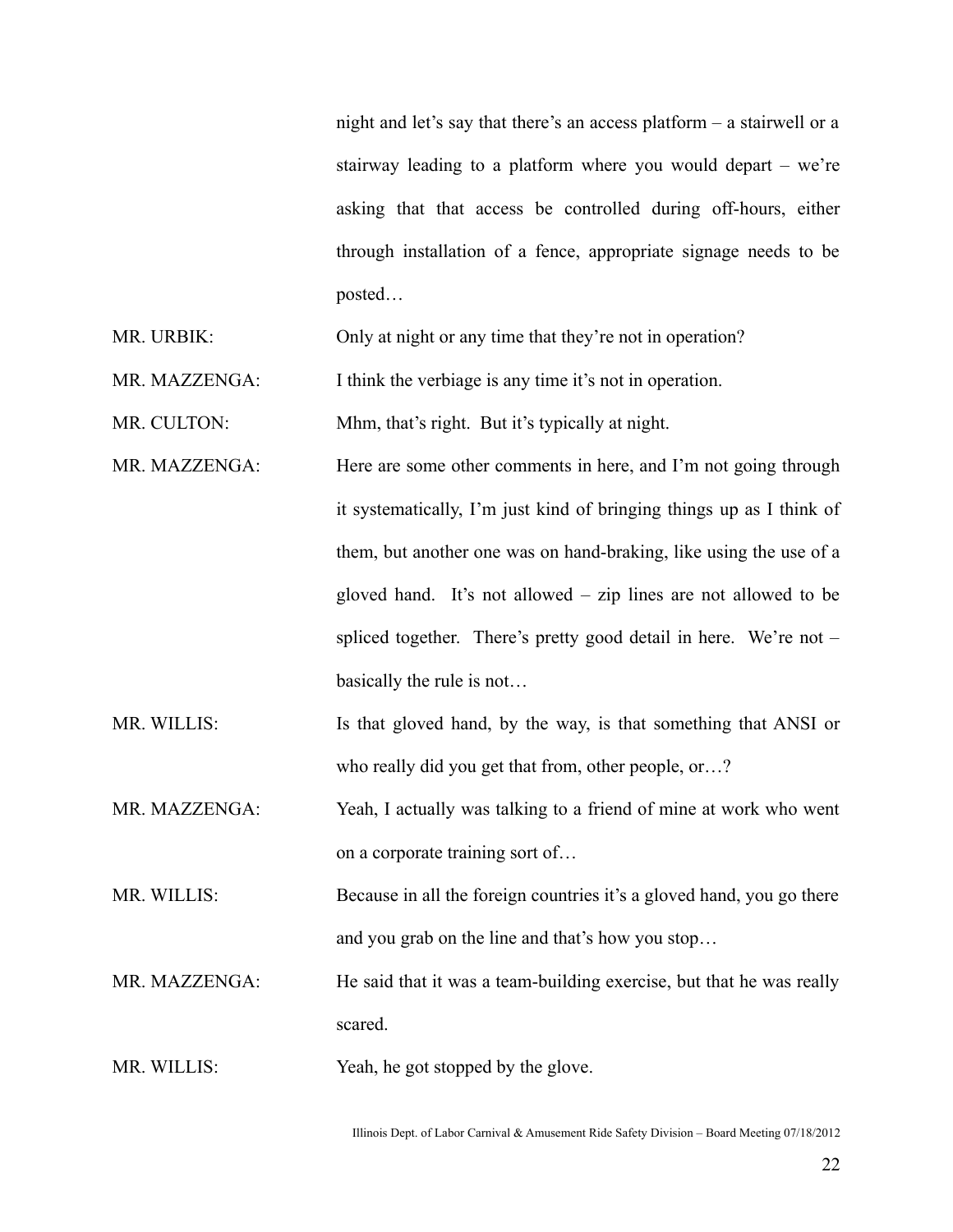MR. URBIK: Well Fred Flintstone stopped his car with his feet, so... (laughter) MR. WILLIS: No, but again, the common practice in most – and again, I had someone who was up in Canada at one of these big parks and they said it was great, and I said how'd you stop? And he said well, you just – he and his wife – I stopped before she did, because my gloves were – my hands were stronger, which is…

MR. MAZZENGA: The problem is wire rope will have broken strands, and they're allowed in many standards for wire rope, so that broken strand could lead to personal injury and that's just not something that we're finding desirable. We don't want hands on the wire. Even if they're gloved hands, you know?

MR. CULTON: Yeah.

- MR. MAZZENGA: Alright, I think the rules stop short of mandating the design criteria. I (inaudible) to tell people how to design it. It just kind of provides guidance on how to evaluate the design and meet the…
- MR. CULTON: Yeah. I just wanted to add that a lot of what's in there mirrors some of the design specifications, as far as what's in mobile zip lines. Because that – we've been able to readily view their manuals. If it's a fixed course with drawings and just all kinds of construction drawings, we haven't been able to go through that. But we didn't  $-$  Angelo's exactly right. A lot of this is with the same intent as our other rules, is to  $-$  we're not there to design it,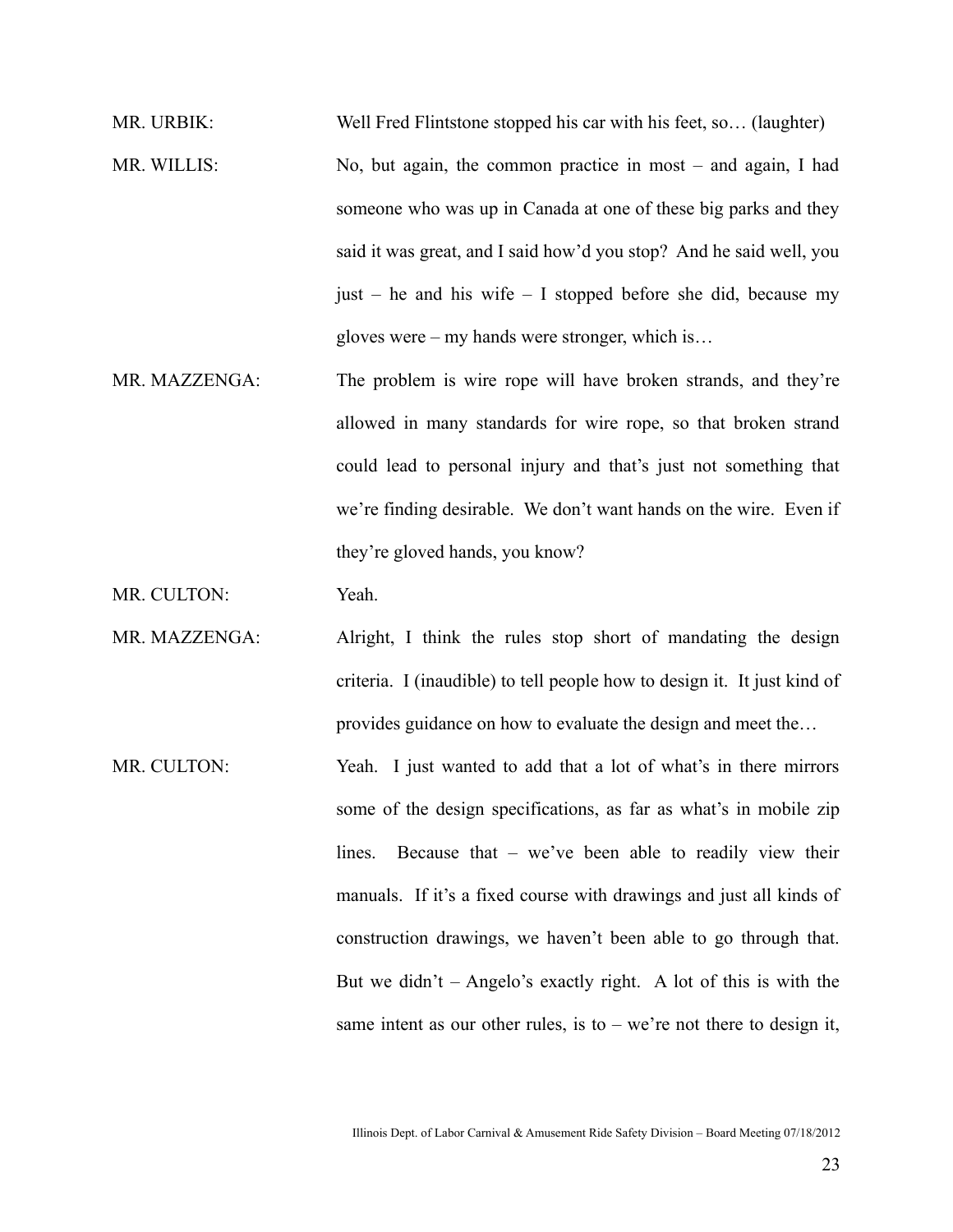it's to make sure that it's being intended in the same use as it was designed. That's what the rules are specific to.

MR. MAZZENGA: Like one example is platforms, walkways and ladders, we're invoking ANSI and ASTM or some other standard that if you've got a stairwell or walkway you should be referring to ASTM or ANSI standards for walkways. And they go into greater detail, talk about traction, and grip.

MR. KIRSCHNER: Any other discussion?

MR. URBIK: Yeah, I've got one question of the definition of zip line. Are we too narrow in our definition…?

MR. KIRSCHNER: What page are you on?

- MR. URBIK: This would be on the definitions section, which is probably five or six pages back. They're alphabetically, so. My question there – are we being too narrow, in that we're specifically saying a cable? I've seen zip lines that kids do on rope. I wonder if we should include cables, lanyards, rope or a similar type string device.
- MR. MAZZENGA: Do we define cable?
- MR. URBIK: We don't.
- MR. CULTON: We do not.
- MR. URBIK: So if I do rope, I'm exempt.
- MR. MAZZENGA: We said flexible steel wire rope.
- MR. URBIK: (inaudible) woven rope.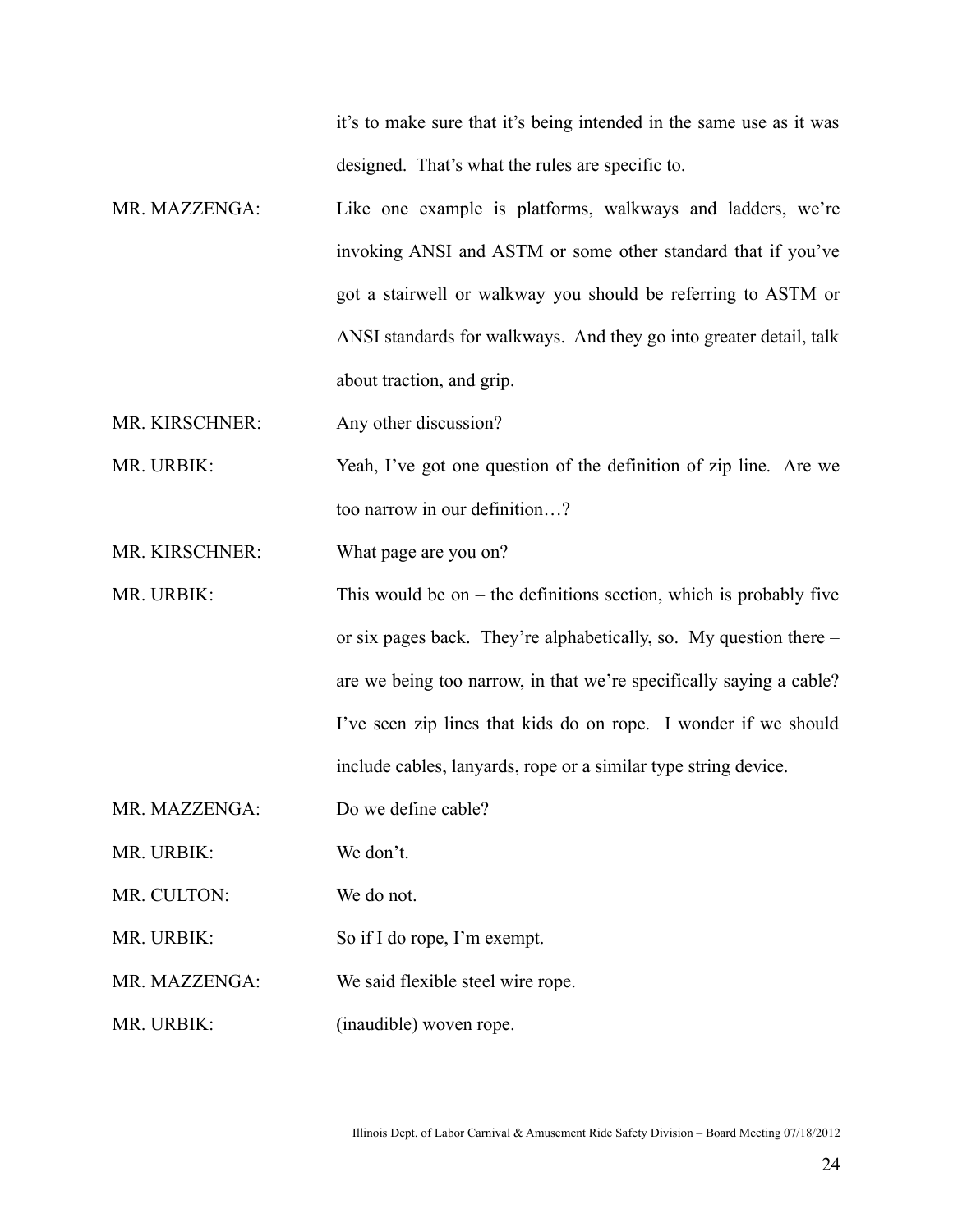- MR. MAZZENGA: That would be a good work-around, wouldn't it? If you changed material from wire rope to woven rope and are you exempt from the rule.
- MR. URBIK: Yeah, yeah.
- MR. WILLIS: Couldn't you say cable, cable-type material, made of any just some broader, generic – rather than trying to define it. Some sort of generic definition.
- MR. MAZZENGA: Yeah.
- MR. CULTON: Right, because then they'll try to use plastic.
- MR. COSTIGAN: Or rope equivalent.
- MR. WILLIS: You know, some...
- MR. URBIK: Something with...
- MR. WILLIS: Or define cable.
- MR. URBIK: Or define cable.

MR. CULTON: That's a good point, Ron. Okay. Okay.

- MR. KIRSCHNER: Let me ask you this though. In terms of  $-$  we're not suggesting expanding the definition to where it's permissible to use a rope as opposed to a cable?
- MR. URBIK: No, but I can use a rope and be exempt from our rules, because it's not a zip line then. Since I've done that in the backyard with… (laughter) My own zip line. Well they used to sell them at Toys R Us.

MR. KIRSCHNER: What?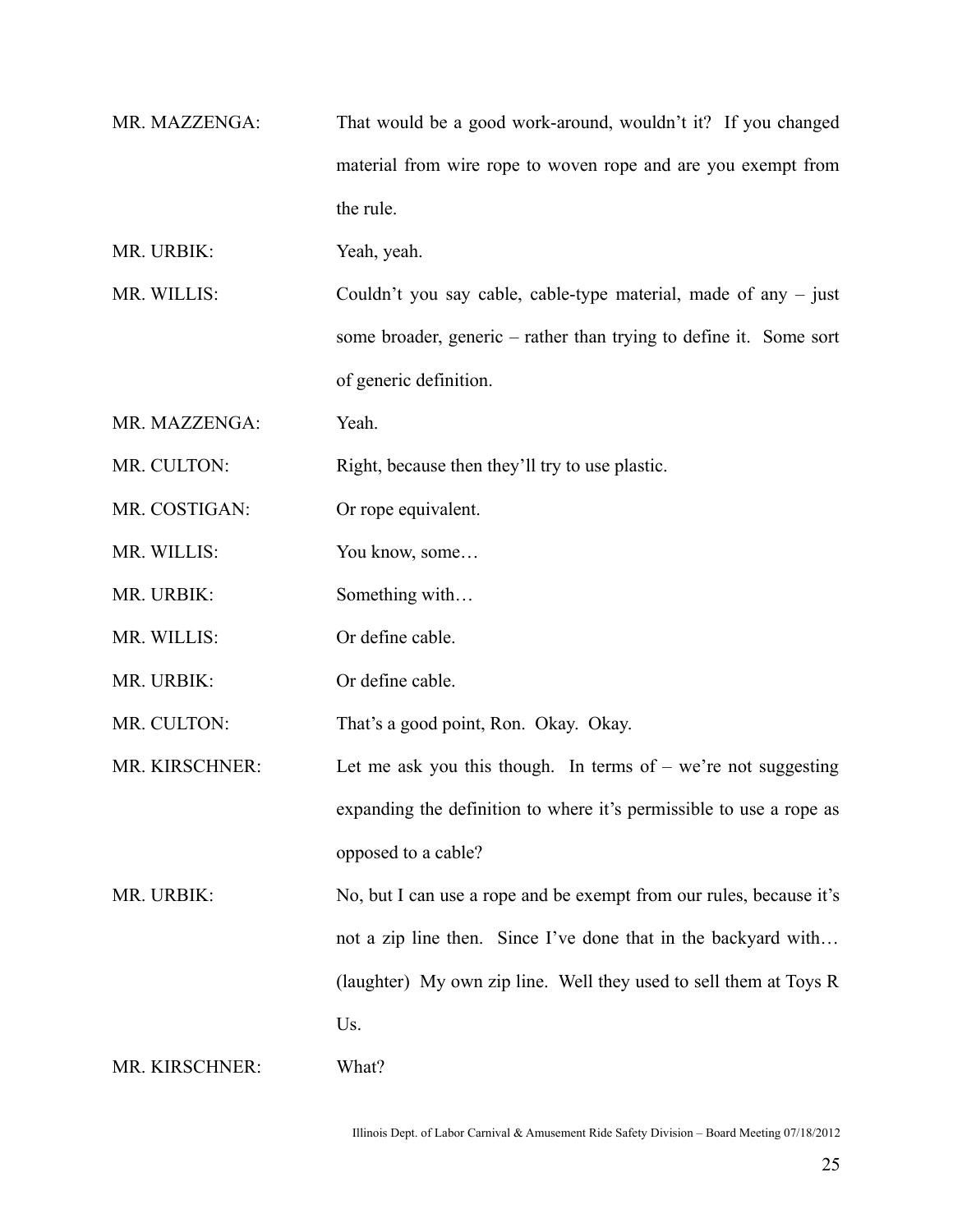| MR. URBIK:      | Yeah, you just $-$ you hold on to the pulley                               |
|-----------------|----------------------------------------------------------------------------|
| <b>VARIOUS:</b> | (inaudible, talking over each other)                                       |
| MR. URBIK:      | We used to have lawn darts too.                                            |
| MR. COSTIGAN:   | A combination of the two $-$ or what do you know Ryan?                     |
| MR. CULTON:     | I have not seen anything made out of anything other than steel wire        |
|                 | rope. Angelo, you (inaudible)?                                             |
| MR. MAZZENGA:   | Other than a ropes course $-$ as that terminology $-$ ropes course         |
|                 | comes into play a lot.                                                     |
| MR. CULTON:     | Right.                                                                     |
| MR. MAZZENGA:   | But I agree with you, Ryan, that everyone that we spoke to is using        |
|                 | wire rope, and specific sizes and grades of wire rope. They're not         |
|                 | just randomly going out and                                                |
| MR. CULTON:     | Right, because rope is not going to be able to withhold the same           |
|                 | dynamic hold                                                               |
| MR. WILLIS:     | But that's the issue, but theoretically, it's a definition of what is a    |
|                 | zip line? Because you used the word cable in the definition of zip         |
|                 | line, if it's not a cable, then it's not a zip line. Not to say $-$ it has |
|                 | every other feature of a zip line, because it's made out some              |
|                 | plastic, million, you know, generation spaceship plastic type of           |
|                 | material                                                                   |
| MR. COSTIGAN:   | Titanium.                                                                  |
| MR. WILLIS:     | Titanium. If it's not a cable, therefore it's not a zip line. That's       |
|                 | where $I - it's$ not trying to define what you have to use, but it's       |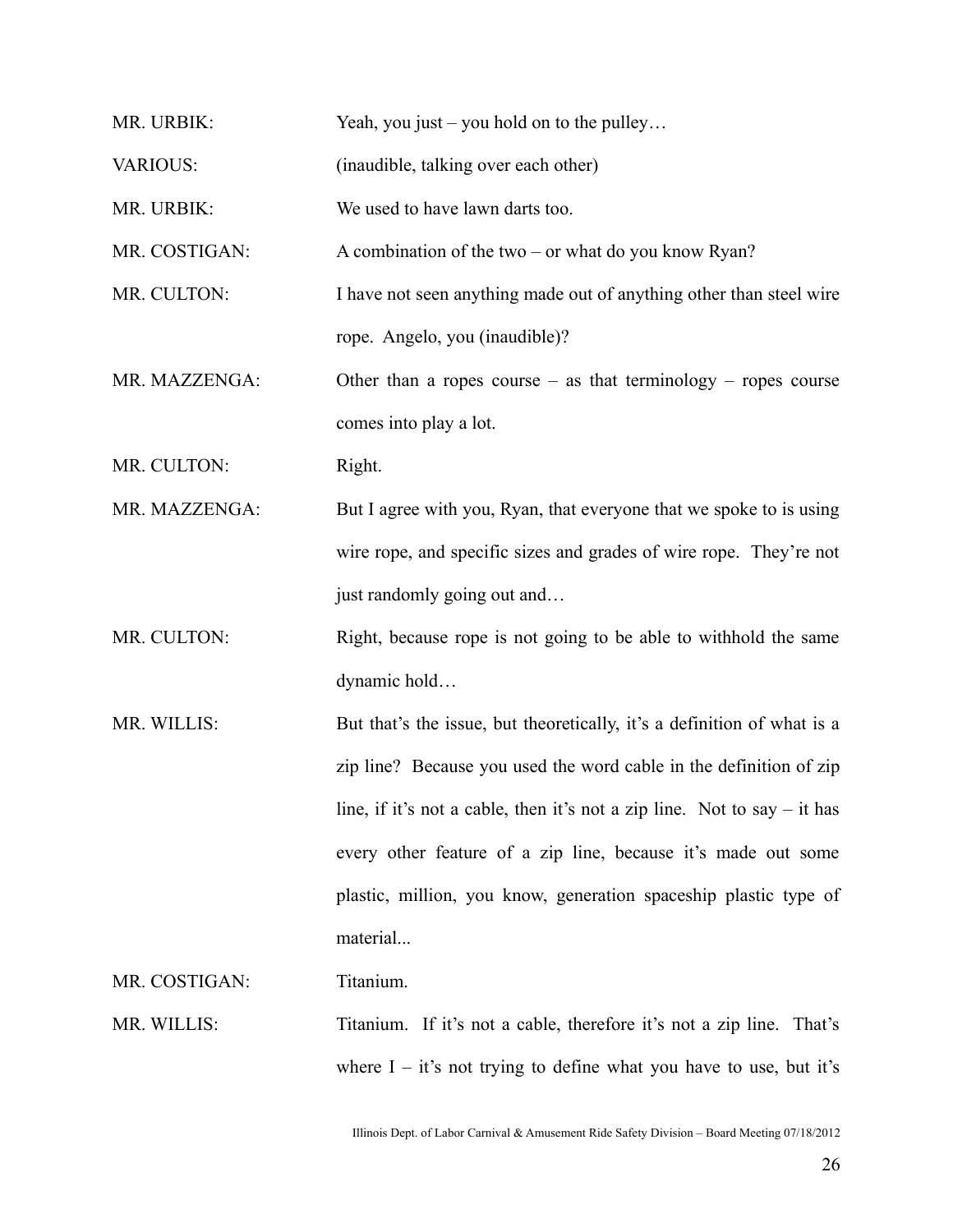really a definition of what is a zip line. That's why I think the issue, it's important to make it as broad as possible. Even if you, create whatever you want to create…

MR. COSTIGAN: Right. You don't want people trying to get around…

MR. URBIK: And you can see the pumpkin patch doing just that. Stringing a rope across two trees and…

MR. KIRSCHNER: I have seen I-beams where you have the pulley systems, and we're not talking about – and I don't know if those are in operation at any carnivals or not, but I've seen them on playgrounds and other (inaudible) parks, some type of I-beam.

MR. SMITH: How are they getting across? I mean how are they traveling?

MR. KIRSCHNER: It's an I-beam and (inaudible, talking over each other)

MR. MAZZENGA: I think we might have to strike that statement that says zip lines shall be comprised of flexible steel wire rope. Modify that statement.

MR. URBIK: Then we go back to...

MR. MAZZENGA: If we want to be more inclusive...

MR. URBIK: Common law? As far as what a zip line is?

MR. WILLIS: Zip line means a system consisting of a pulley or trolley that is suspended on a cable or a rope-type device or something like that.

MR. URBIK: Cable, lanyard, rope and the like. (laughter)

MR. WILLIS: It's a cable-like – it's a cable-like.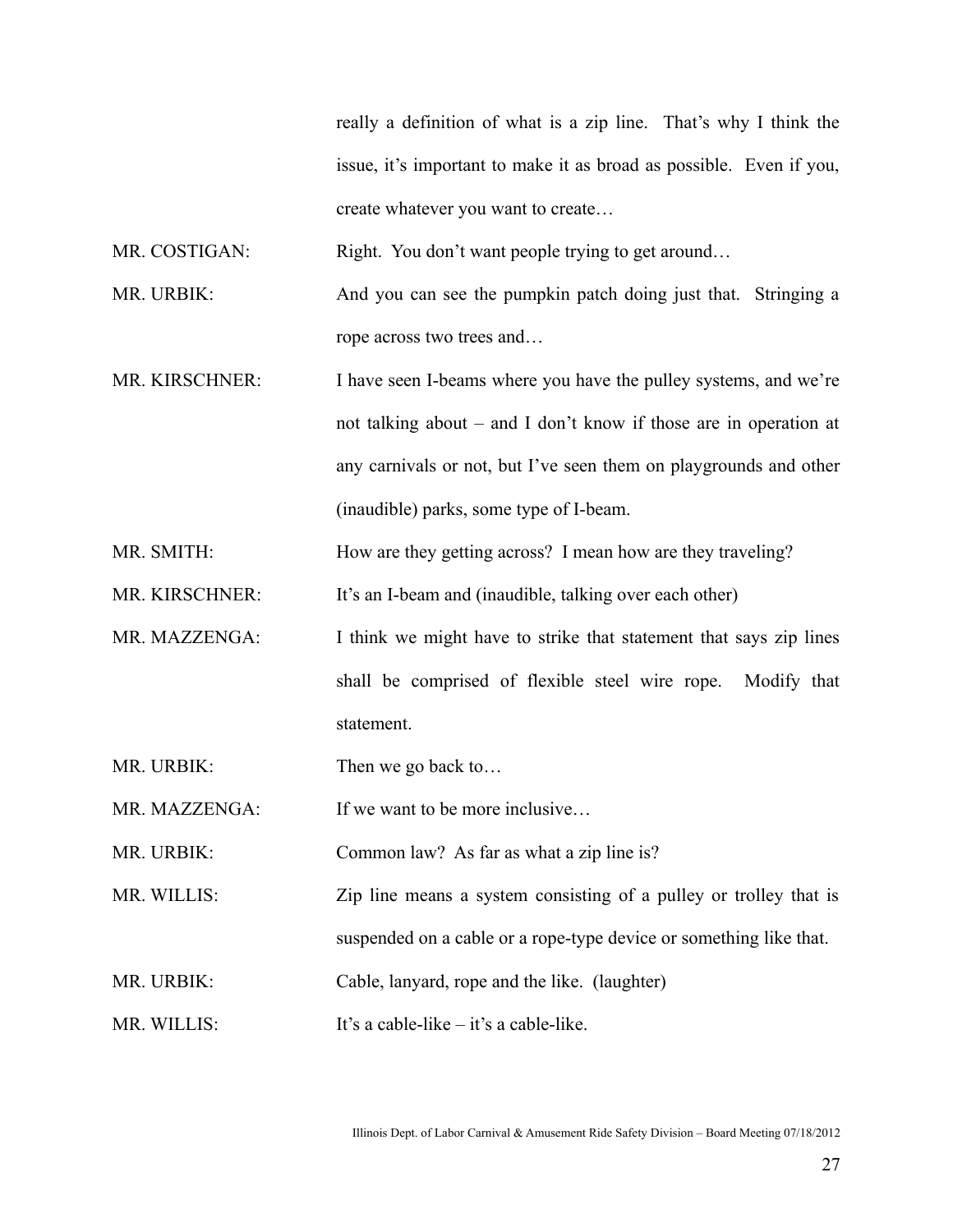- MR. URBIK: Not that you could see an I-beam situation except in playground fixed environment type of a thing. And I'm not going to spend the money for an I-beam when I can spend a whole lot less money for just a cable.
- MR. MAZZENGA: The ACCT persons we met with indicated there's a lot of new development in this area, where they're even getting away from the double-pulley system and they've got like a U-channel, so they're saying that…
- MR. KIRSCHNER: We mainly need to do this because I think it's important that we act today, because this is going on now, to approve it as it exists, and then have another amended version come back in the next meeting that may be broader and encapsulate more.
- MR. URBIK: But couldn't it become a request that JCAR modify it, with that being an input, as opposed to what's printed, the definition here today.
- MR. CULTON: It's very possible that JCAR can bring that very point up, because that's what they look at a lot. They're the definitions and specifically how things are...

MR. URBIK: And then would send it back to us?

MR. CULTON: Yeah.

MR. URBIK: Well, so, what do you want to...?

MR. CULTON: Well, see, yeah you're right, so I mean we should probably address this…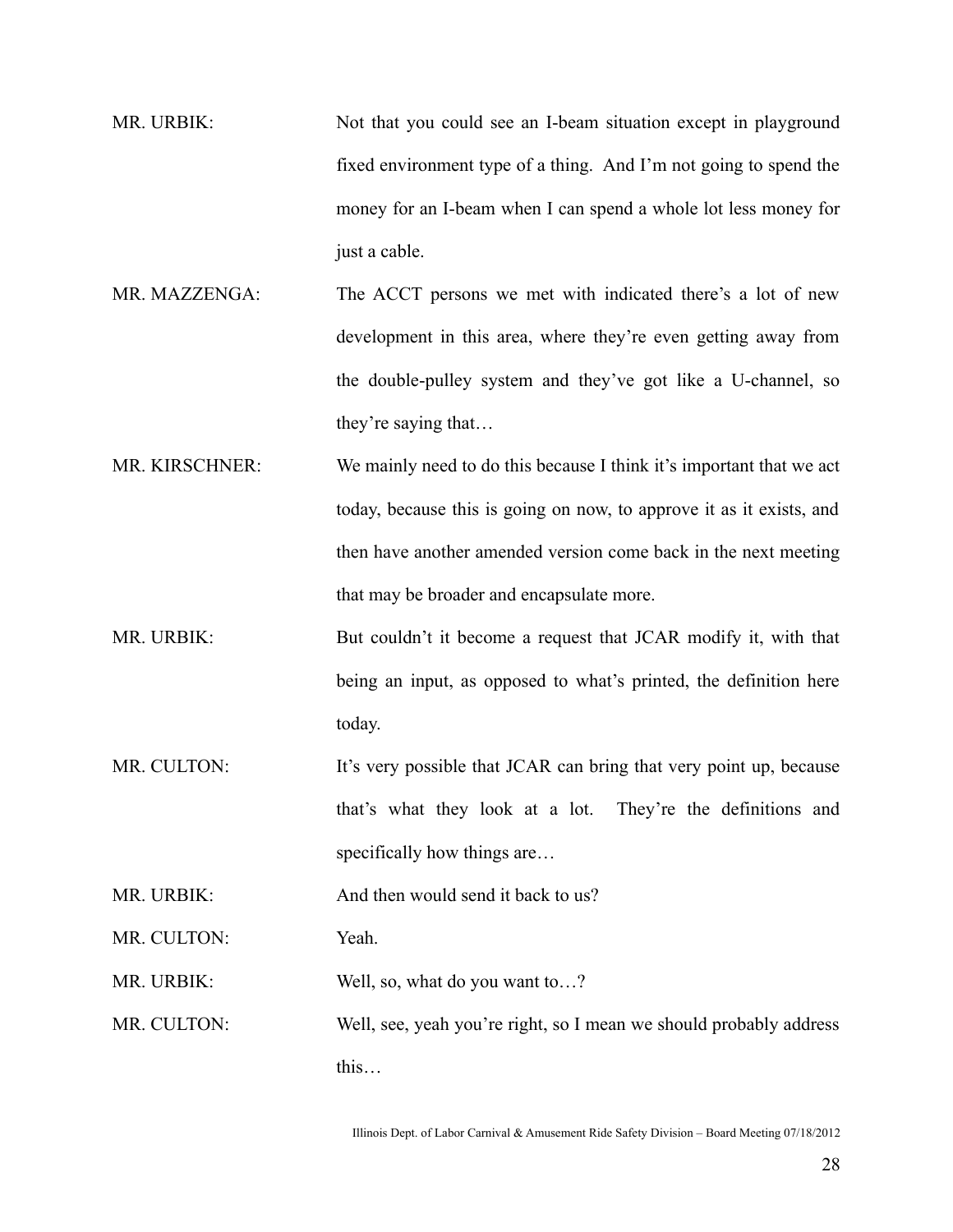MR. WILLIS: Here it is. I think we're okay with cable.

MR. KIRSCHNER: Okay. (laughter) He never (inaudible) Webster's.

MR. URBIK: How does that thing work?

MR. WILLIS: I don't know, I asked if we had one. Cable: a strong rope, especially of ten or more inches in circumference. Cables: laid rope, wire rope or metal chain of great tensile strength, a wire, a wire rope by which force is exerted to control or operate a mechanism, an assembly, an electrical conductor – I mean it's broad, so it talks about a strong rope.

MR. CULTON: And what did it say about circumference, Ron?

MR. WILLIS: Especially if ten or more inches in circumference. E-S-P. So it's saying it's not just a thin, you know, a piece of...

MR. CULTON: Wire.

MR. WILLIS:  $\Delta \text{ thin piece of wire} - \text{I'm just reading it} - \text{cable, cable, so that's a}$ definition, so maybe – I think I'd be prepared to defend in a court of law that if someone put up a plastic piece of material, since we don't define cable, that that is a cable – no matter what it's made out of – if it serves the purpose of a cable.

MR. KIRSCHNER: I'm going to let your reading of Webster into the record serve as the committee's intent as to what the definition of cable is.

MR. WILLIS: Right.

MR. KIRSCHNER: Correct.

MR. URBIK: It is not a communication device.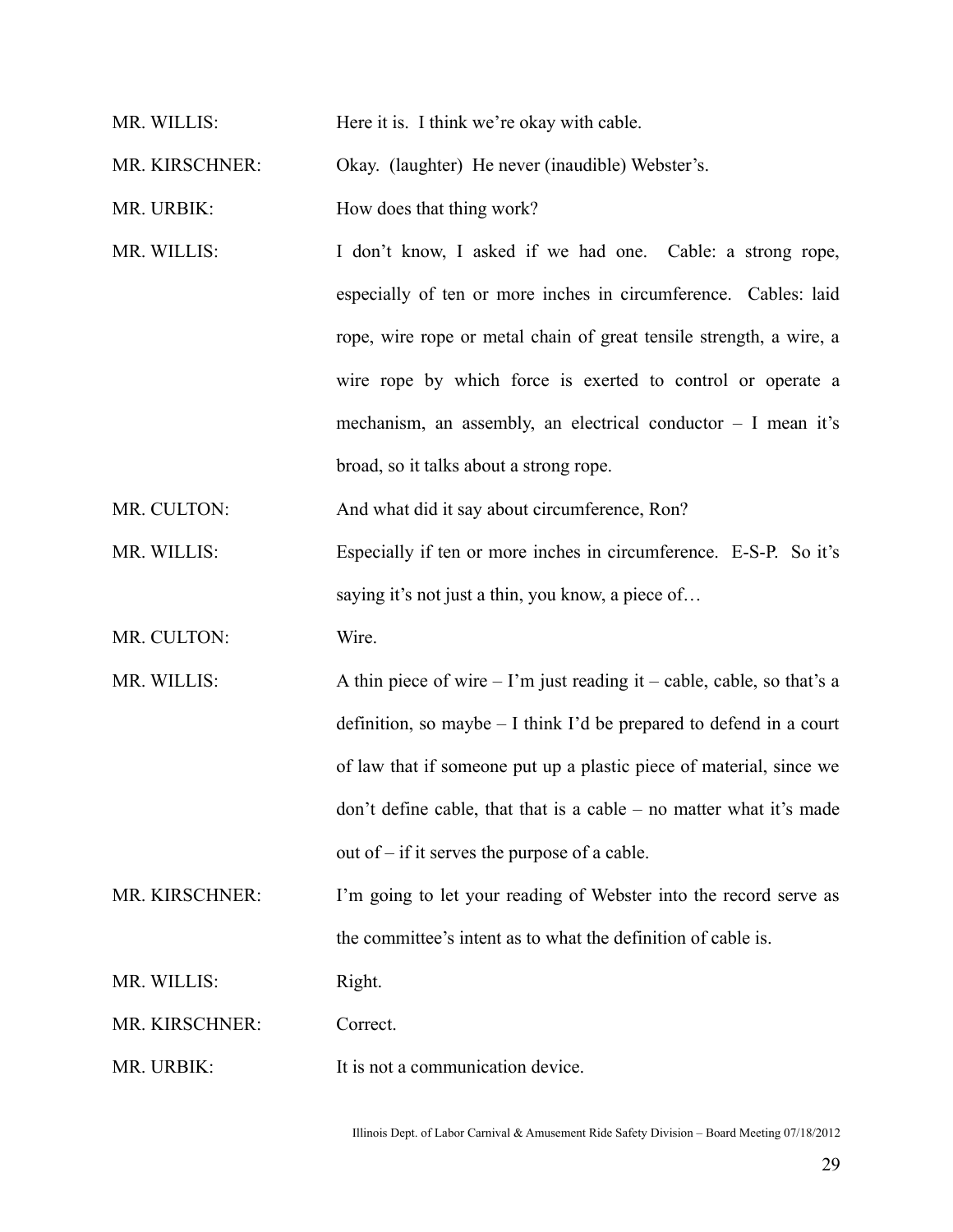MR. WILLIS: I think a cable, from our interpretation, the Department's interpretation, of anything equivalent – doesn't matter what it's made for, it's what its use is.

MR. URBIK: (inaudible) cable or used as a cable.

MR. KIRSCHNER: Right, rope is used as...

MR. WILLIS: Again, I understand your point. I think otherwise we're going to be caught with another meeting revising things.

MR. KIRSCHNER: What is  $-$  is there a motion to approve the rule as drafted to advance it to JCAR?

MR. SPARKS: I motion.

MR. CULTON: Second.

VARIOUS: Aye.

MR. KIRSCHNER: Hearing...

MR. MAZZENGA: I'd like to know... (laughter) No, I just was wondering where is

cable, where is the word cable invoked here?

MR. WILLIS: It's in the definition of zip lines. It's not defined by the regulation.

MR. MAZZENGA: Okay, so, I just wanted to see it.

MR. WILLIS: It's on page...

MR. CULTON: Right before we get into section...

MR. SPARKS: 6000.350.

MR. CULTON: It's the very last definition…

MR. SPARKS: Bottom of the page.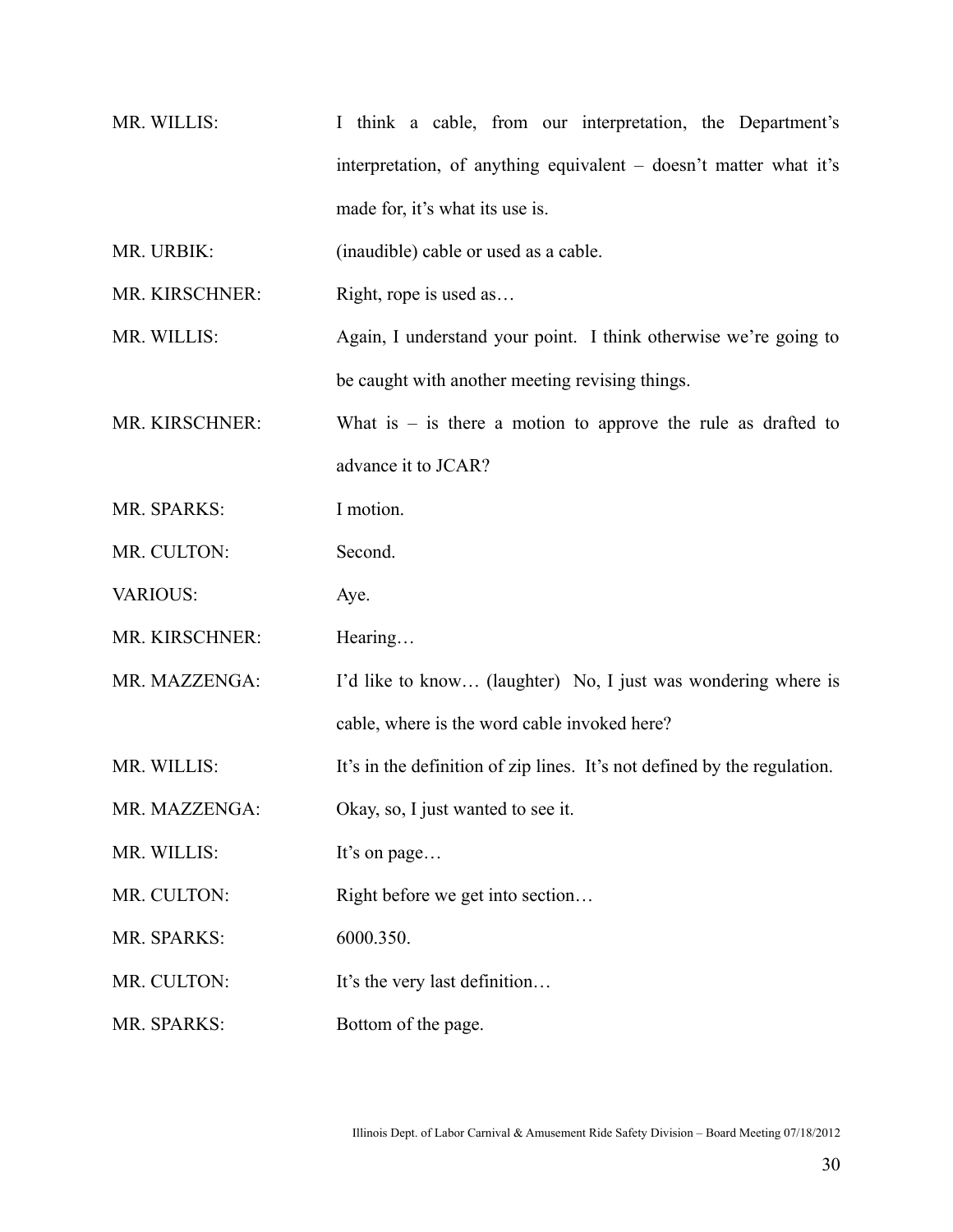- MR. WILLIS: I think, by the way, (inaudible) finding the next definition of wire or wire rope, by which…
- MR. MAZZENGA: Consistent, consisting okay. Okay, I'm good. Okay, I'm satisfied; I rescind my objection (laughter).
- MR. KIRSCHNER: The motion carries. Thank you very much, Angelo. Thank you very much, Ryan, for your hard work.

MR. CULTON: And Patty. I think it's just great...

- MR. WILLIS: You know you have someone, a member of industry, you have impartial, you have up to the three sides coming together to really agree on this, as opposed – you know, it's not like someone from the industry, who would be Patty who looks at this and says, this is appropriate.
- MR. KIRSCHNER: You know I think regardless of what we're finding on the board, no matter what angle we come at it from, we all share the same goal of trying to...

MR. URBIK: Make sure people don't get hurt.

MR. KIRSCHNER: Make sure people don't get hurt and make the industry as safe and as practical as possible.

MR. CULTON: And Ms. Rhodes provided feedback too. She's one of our safety members as well, so she did provide comment.

MR. COSTIGAN: Linda. You're talking about Linda...

MR. CULTON: Givand Rhodes, yep.

MR. KIRSCHNER: Other business…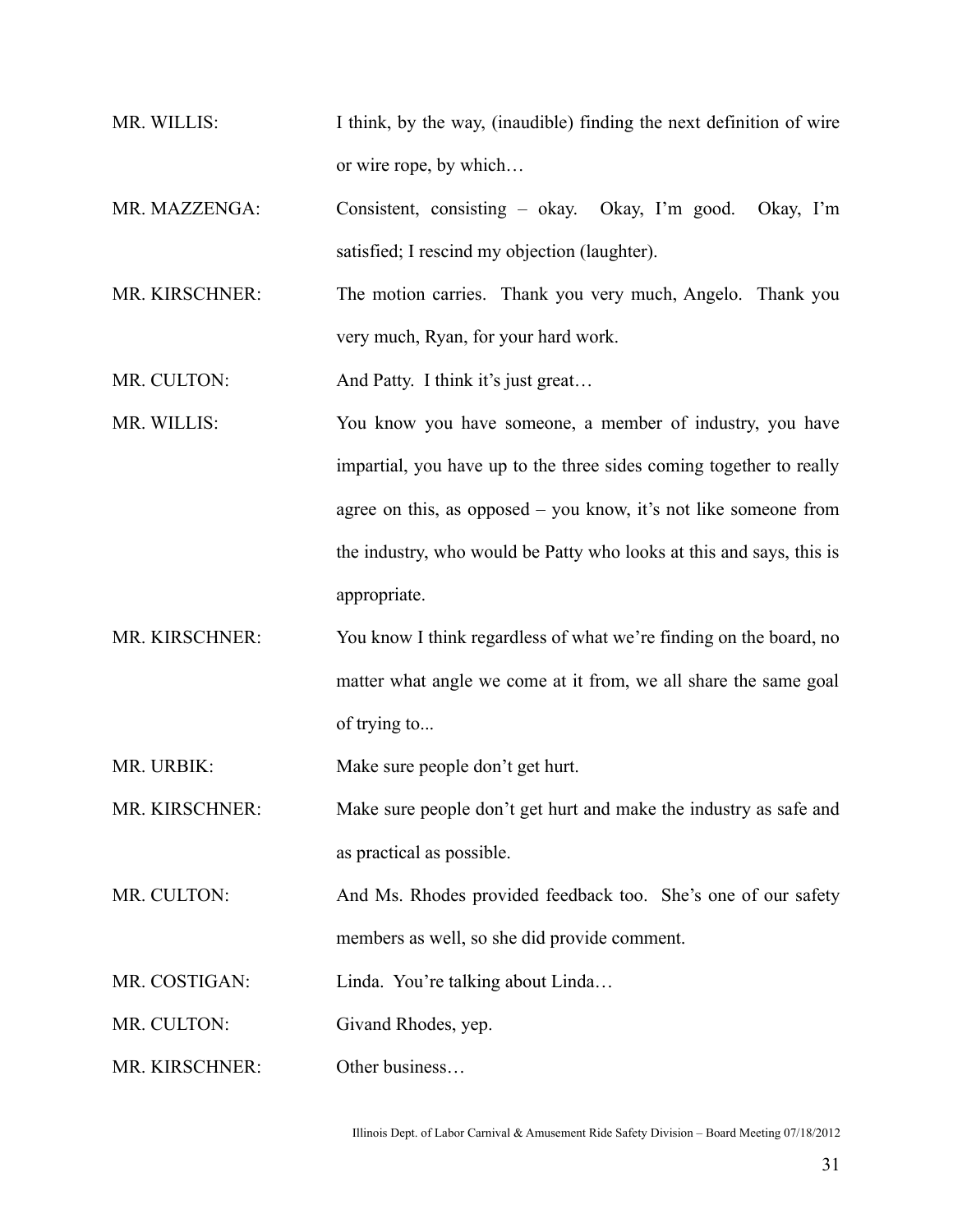MR. URBIK: I'm sorry; did anyone see the piece on WGN News where the Around Town reporter went to a zip line operator who claimed to be the first one who was certified by the state as an approved zip line?

MR. CULTON: No, I did not see that one.

MR. URBIK: About two or three months ago. It was on in the morning on WGN.

MR. CULTON: Certified by...

MR. URBIK: Certified by the State. First one in the State of Illinois. So we might want to have our inspectors talk specifically to that point that we do not approve your operation. We say you meet state standards – that's it.

MR. CULTON: Right. Yeah. What part of the...

MR. URBIK: Around Town with Anna...

MR. CULTON: It was in Chicago?

MR. URBIK: Oh yeah.

MS. JULKA: WGN.

MR. URBIK: The WGN station here.

MS. JULKA: I can look it up.

MR. URBIK: I don't remember if it was a fixed line, because I was half asleep when the piece came on, until I heard zip line, I said I don't recall we approve anything, that certify anybody.

MR. CULTON: Yeah, because in our rules it actually, I mean it states that...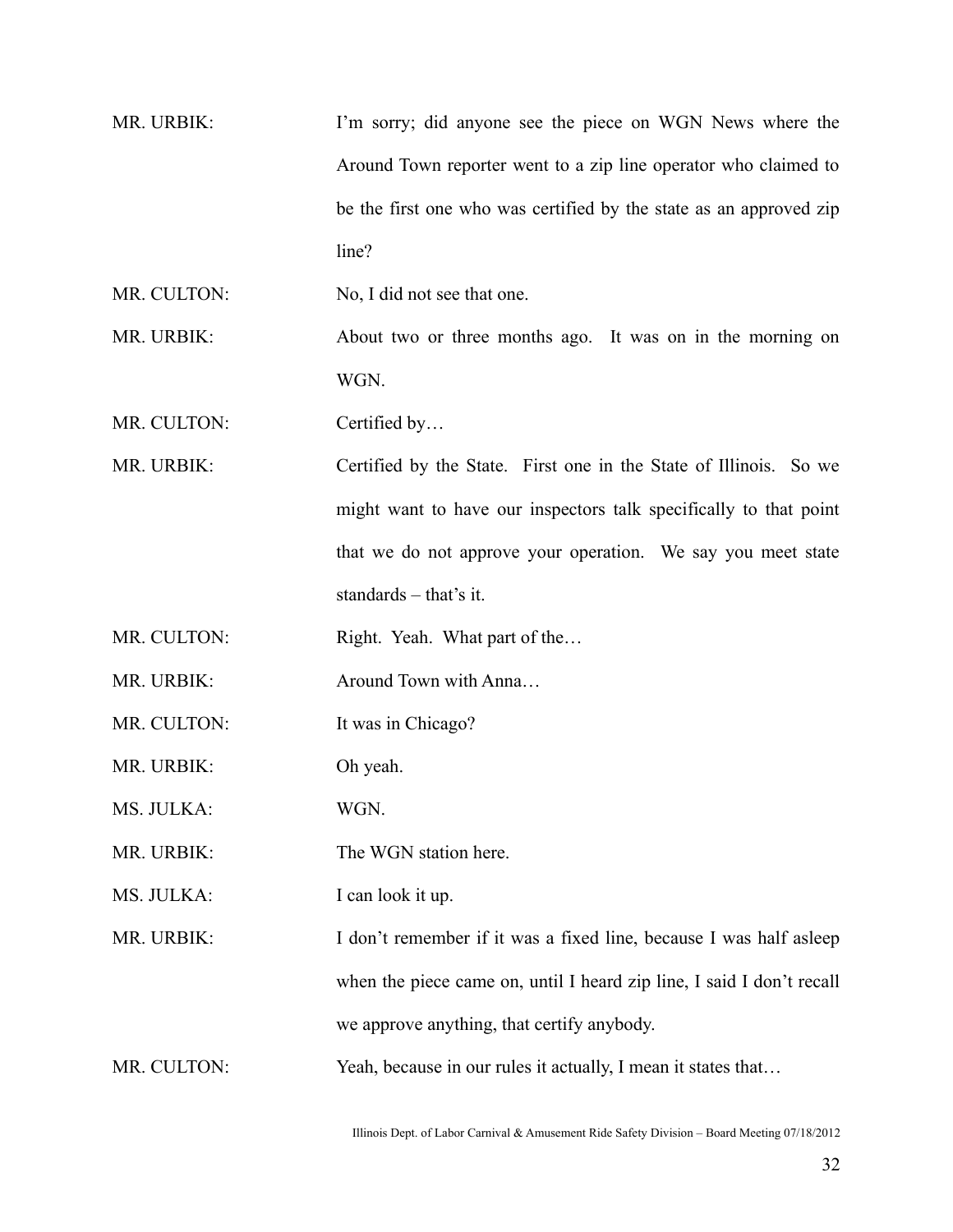MR. URBIK: He was clearly using this as a promotional device. That he has been the first one in the state to be inspected and certified and they said we're good to go.

MR. CULTON: Yeah, the Department's approval should not specifically be used in any advertisement, brochures, commercials…

MR. URBIK: It was a news piece.

MR. CULTON: Or in any other public manner.

MR. MAZZENGA: Uh oh.

MR. CULTON: Yeah, we'll find out who they are.

MR. MAZZENGA: Are there penalties for doing it, do you think?

MR. CULTON: I don't know, are there?

MR. WILLIS: I don't know.

MR. KIRSCHNER: You could take their permit away. (inaudible)

MR. CULTON: That's true.

MR. URBIK: It was mentioned more than once. They do those segments and, two minute segments and then every hour they do another two minute segment on whatever they're doing.

MR. CULTON: Yeah, yeah.

MR. URBIK: It was one of those kinds of deals.

MR. CULTON: Okay, alright. I'm going to look into that.

MR. KIRSCHNER: Other business. The other thing that's come up from time to time is the potential to have, if possible, the statute amended to allow for telephonic attendance by board members. I think that'd be a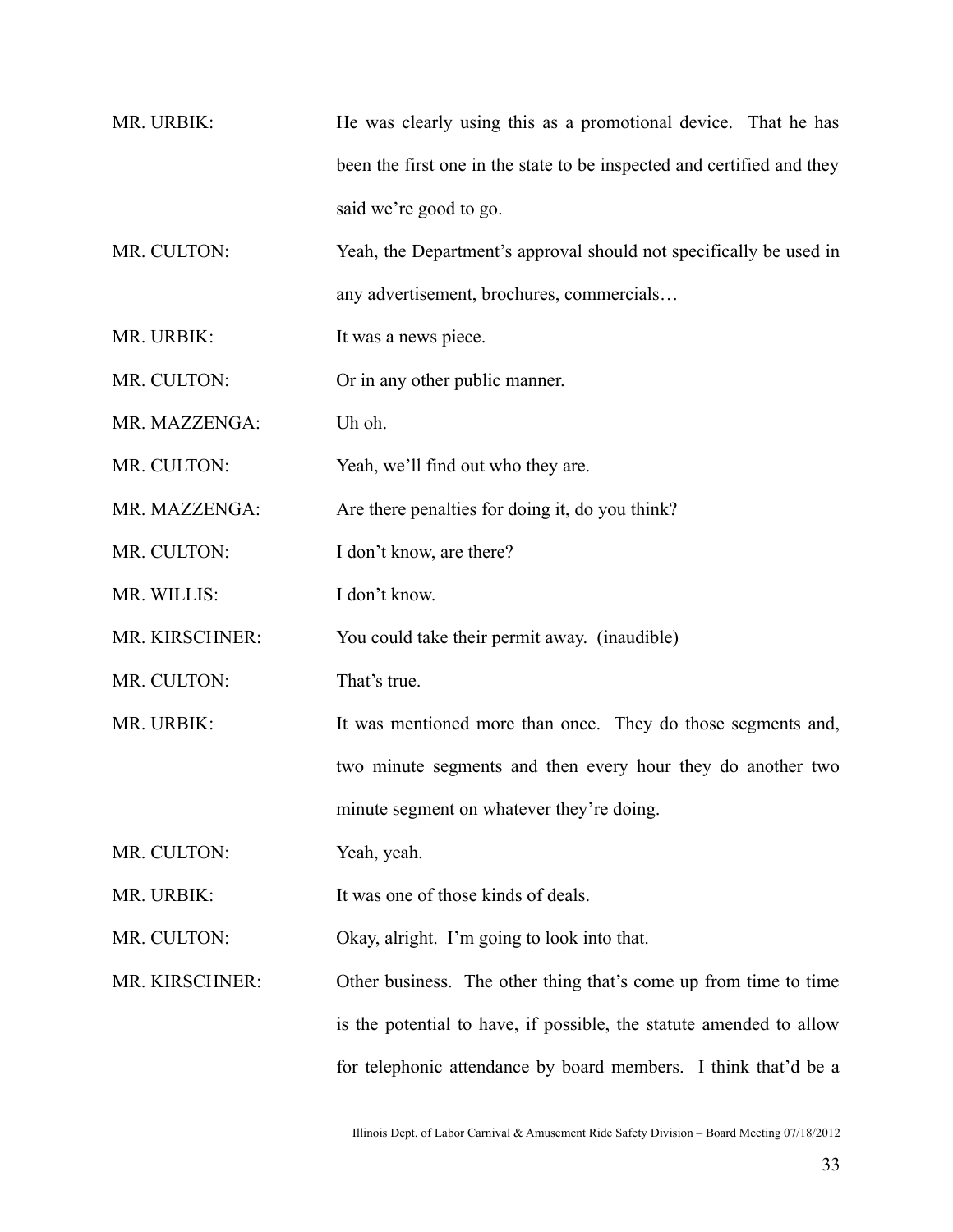good idea for a couple of reasons. One, it would allow us to have more meetings and be more proactive. I think it would enable us to have more sub-committees and be more proactive, and that's all a good thing right now. The statute requires in-person attendance. Given the fact that we're a small board with literally eight people from eight different parts of the state, it's not conducive to have a lot of meetings.

- MR. URBIK: How do they get around the Open Meetings Act? If you're a public entity and you want to have a meeting of us, how do they participate? Do we conference them in, or, I mean…
- MR. KIRSCHNER: Well let me say something, like other boards have handled it is, with respect to the statutes that specifically create those boards, there are exceptions written in to it to allow for it. So while Open Meeting Act is general, the Legislature can then make a specific exception for a specific board in that (inaudible).
- MR. WILLIS: You could sit there and say, the meeting's going to be held in this conference room. The public could come to this conference room and there'd be a speaker phone that we can call in…

MR. URBIK: Oh, okay. Okay, so there'll be...

MR. KIRSCHNER: It's not that the meeting  $-$  it's your participation by telephone.

MR. WILLIS: Whoever can participate. The meeting is still scheduled for a place.

MR. URBIK: Okay.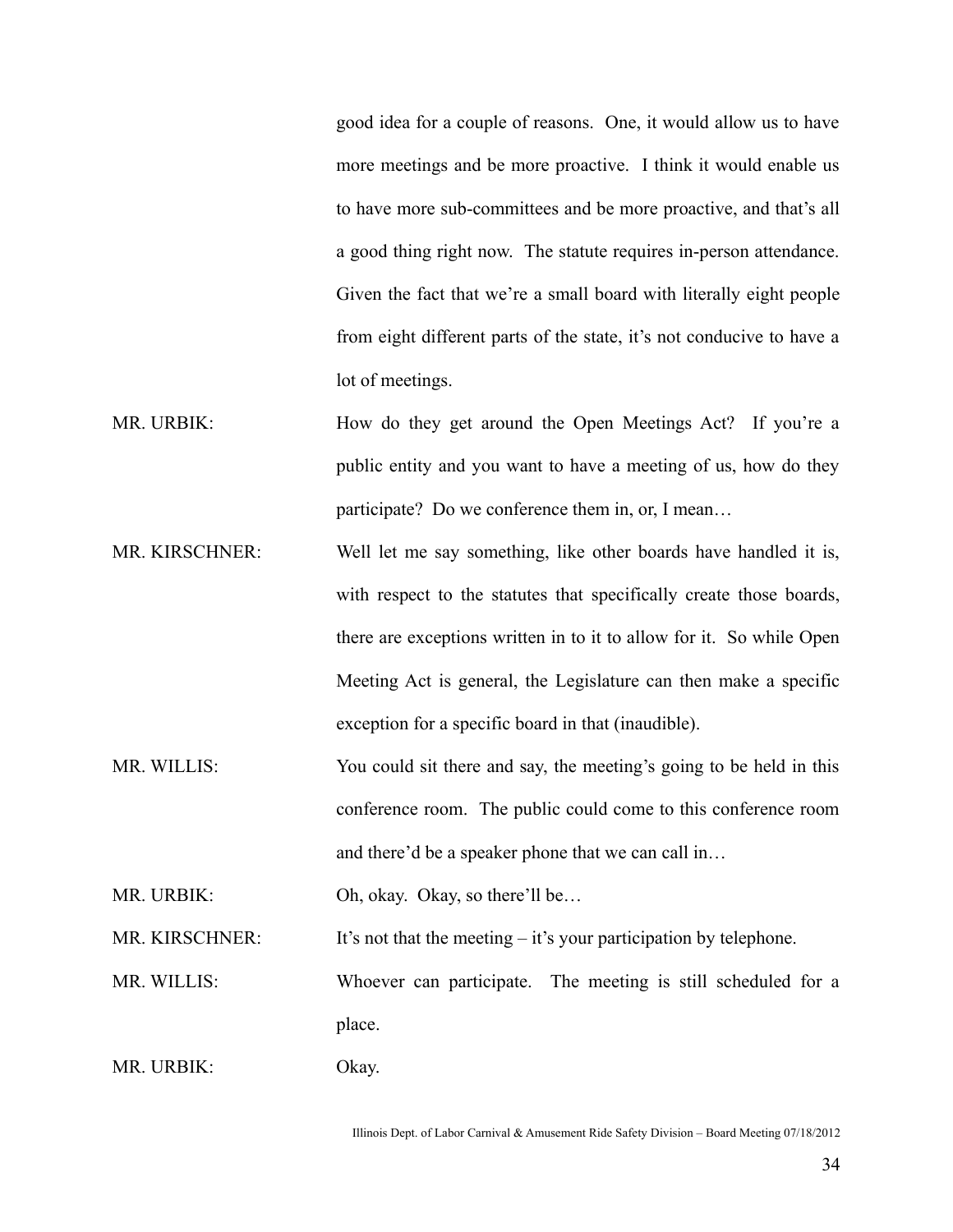- MR. KIRSCHNER: The meeting is still public; it'd just be their conference room, so whatever members want to attend can attend by phone. The chair will always be there in person.
- MR. URBIK: Would the telephonic attendance constitute a quorum?
- MR. WILLIS: Mhm. As long as it's permissible.
- MR. URBIK: Under the statute
- MR. WILLIS: Mhm.
- MR. URBIK: Right, thank you.
- MR. COSTIGAN: We'll have to do a bit of research...
- MR. KIRSCHNER: We'll do some research.
- MR. COSTIGAN: You know the Department is trying to find out what the possibilities are to get equipment to do teleconferencing and whatnot. We don't currently have that ability here at the Department now, but we can look in to that as well.
- MR. URBIK: Well other Departments certainly do, because on my local cable station I get stuff from Springfield all the time. News conferences and what's happening in the Legislature and interviews one-on-one with the local representatives and stuff like that.
- MR. KIRSCHNER: It's amazing the Chinese walls between Departments. There's no sharing, there's certainly no sharing of offices, no sharing of staff, no sharing of resources.
- MR. COSTIGAN: We're a pretty modest sized budget by some state government standards, but we are – like I said, we're taking a look at a lot of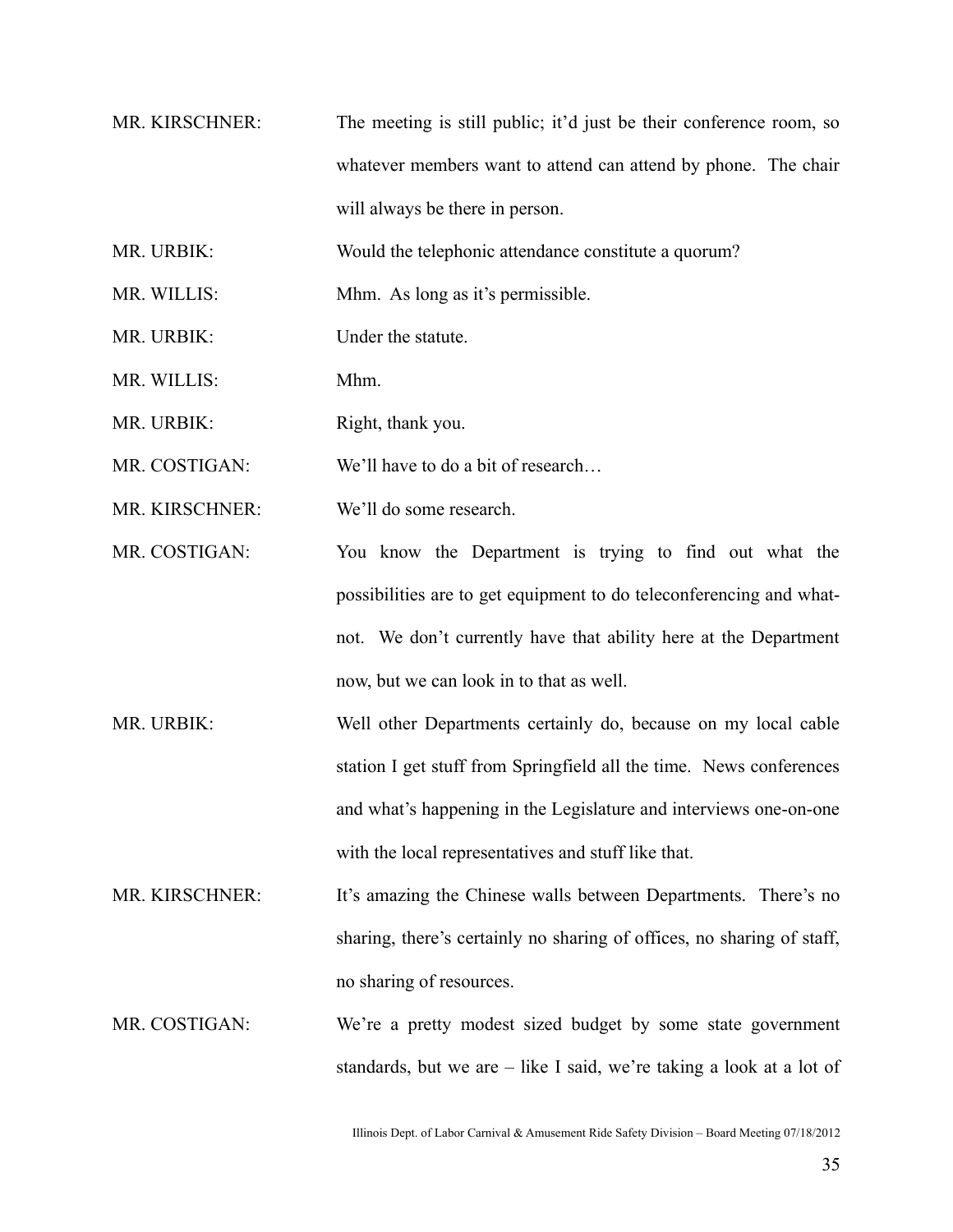things in the Department, trying to figure out how we can bring capabilities up to…

- MR. URBIK: Yeah, the wireless in the building is not very good. I can't even get my phone out.
- MR. KIRSCHNER: Yeah that's one of the things. Depending upon the floor, there's that capability. But that floor is not part of your Department. If it helps, I'm always happy to offer my office. We do have a two-way video monitor and we can set up a counterpart down in Springfield so they can be attended downstate. Visual attendance as well as inperson attendance.
- MR. URBIK: What state board does your friend sit on that they do allow the telephonic attendance?

MR. KIRSCHNER: I'll have to check on that.

MR. URBIK: Okay.

MR. COSTIGAN: Yeah, we can check around other boards and see how that functions.

MR. KIRSCHNER: Any other business.

MR. URBIK: Be sure to heat the January meeting. It'll be the coldest day of the year in Springfield.

MR. CULTON: He's still talking about an almanac.

MR. SPARKS: That's traditional. (laughter)

MR. KIRSCHNER: Just in terms of future business, there's a – coming up on our calendar there's a public meeting, but not a board meeting…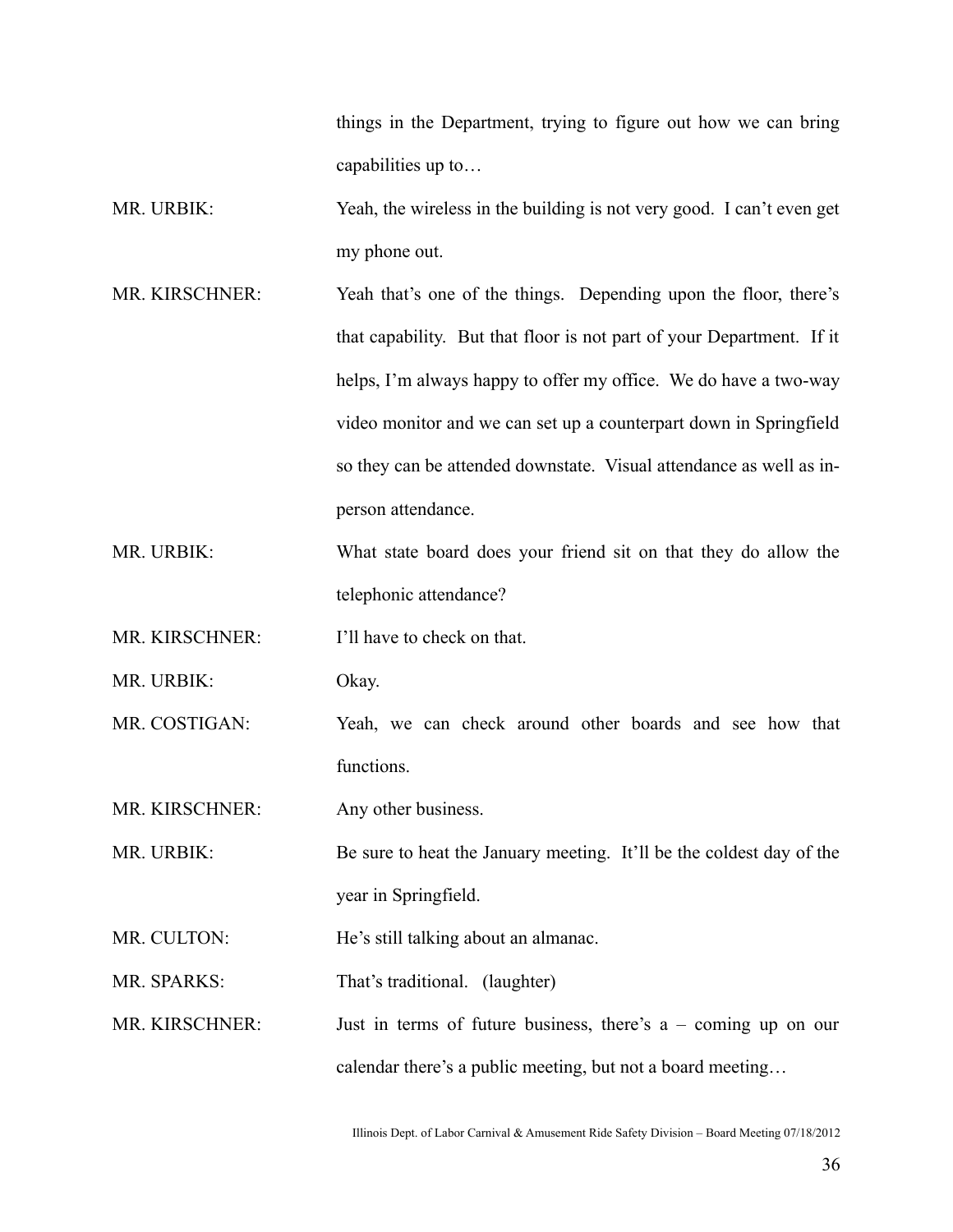| MR. CULTON:    | Right.                                                                |
|----------------|-----------------------------------------------------------------------|
| MR. KIRSCHNER: | And that's at the end of July?                                        |
| MR. CULTON:    | Right. July 30 <sup>th</sup> , that's a Monday.                       |
| MR. URBIK:     | Do you want to explain what                                           |
| MR. CULTON:    | Yeah the July $30th$ meeting is just a public forum meeting for these |
|                | amended zip line rules that we're going to hold in the Springfield    |
|                | office. The rules say that you have to have at least one open,        |
|                | public meeting prior to the JCAR process, where it's just a physical  |
|                | address where people could go and voice their concerns. So, now       |
|                | I'm just going to invite Angelo, and Patty will be there – the sub-   |
|                | committee. If board members want to come too, but the Act says        |
|                | that the board does not have to be present at that open meeting.      |
|                | And that's just to entertain any comments or concerns about any of    |
|                | the zip lines as they're drafted.                                     |
| MR. COSTIGAN:  | Just                                                                  |

MR. CULTON: Yeah, address.

MR. COSTIGAN: We received a letter today from the Joint Committee on Administrative Rules Co-Chair Senator Maggie Crotty and Representative Angelo "Skip" Saviano, notifying us that JCAR has considered our emergency rule-making at its July 10<sup>th</sup> meeting and determined that no objection will be issued for the Carnival and Amusement Ride Safety Act. It says, furthermore, that the fact that the committee has not objected to these rule-makings does not